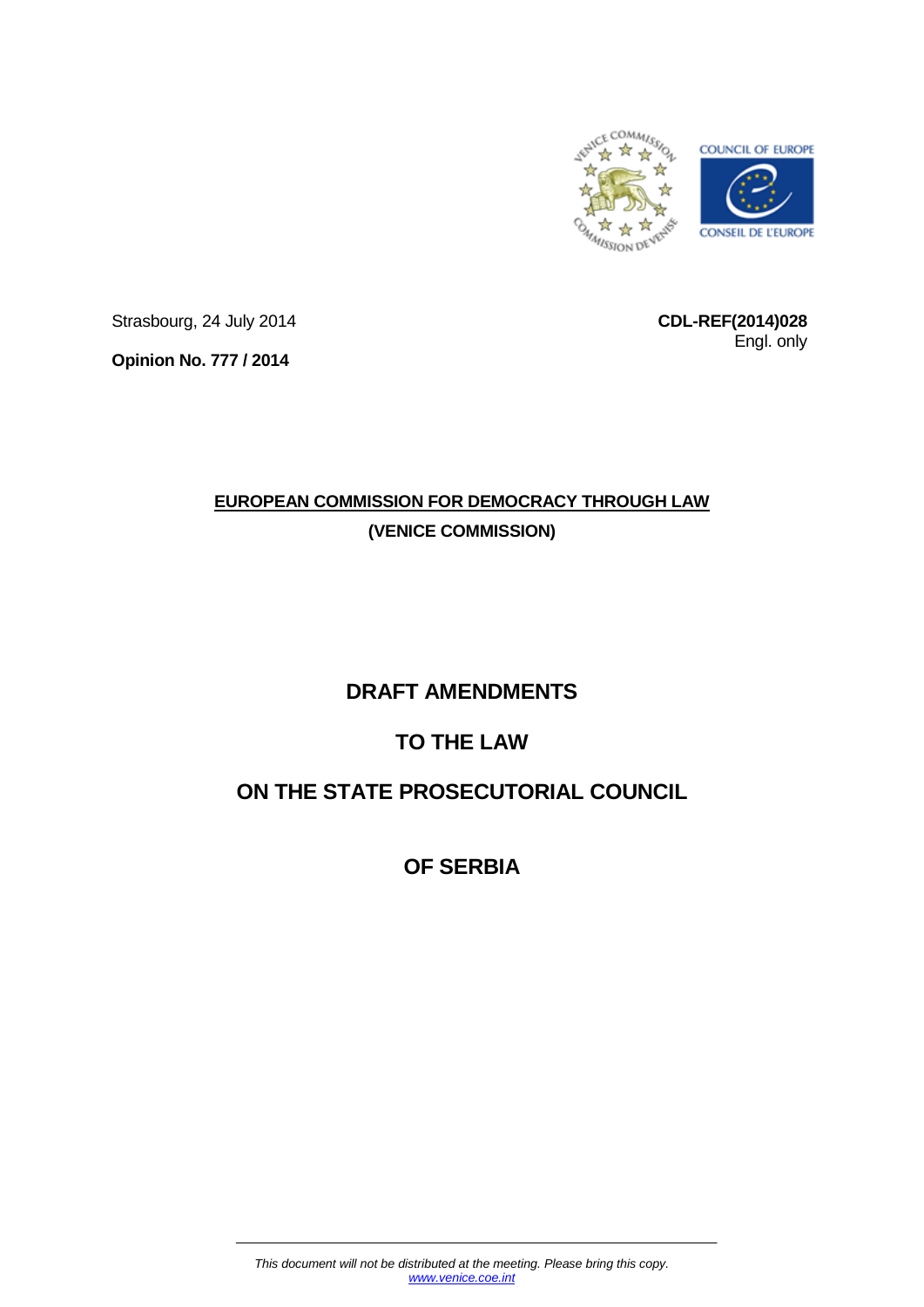## **Published in:**

## **"Official Gazette of the Republic of Serbia" No. 116/08 with amendments published in the "Official Gazette of the Republic of Serbia" No. 101/2010 and 88/2011**

## **WITH INSERTED DRAFT AMENDMENTS AND ADDITIONS FROM 2014**

## I. BASIC PROVISIONS

## *Scope of the Law*

#### Article 1

This Law shall govern the status, competence, organization and manner of operation of the State Prosecutorial Council (hereinafter: the State Council), the requirements and election procedure of elective members of the State Council, duration of tenure and termination of office, and the provision of conditions and the means for the work of the State Council.

#### 1. STATUS OF STATE COUNCIL

#### *Independence*

#### Article 2

The State Council is an autonomous body ensuring and guaranteeing autonomy of public prosecutors and deputy public prosecutors.

Within its competence, the State Council cooperates with the High Judicial Council, state and other authorities and organizations, prosecutorial councils of other states and international organizations.

#### *Funds for the Operation of the State Council*

#### Article 3

Funds for the operation of the State Council shall be provided from the budget of the Republic of Serbia, at the proposal of the State Council.

The State Council shall dispose of the funds referred to in paragraph 1 of this Article independently, in accordance with law.

#### *Seat and Symbols of the State Prosecutors Council*

#### Article 4

The seat of the State Council shall be in Belgrade

The State Council shall have a stamp containing the name and the Coat of Arms of the Republic of Serbia, and the name and seat of the body, in accordance with separate laws.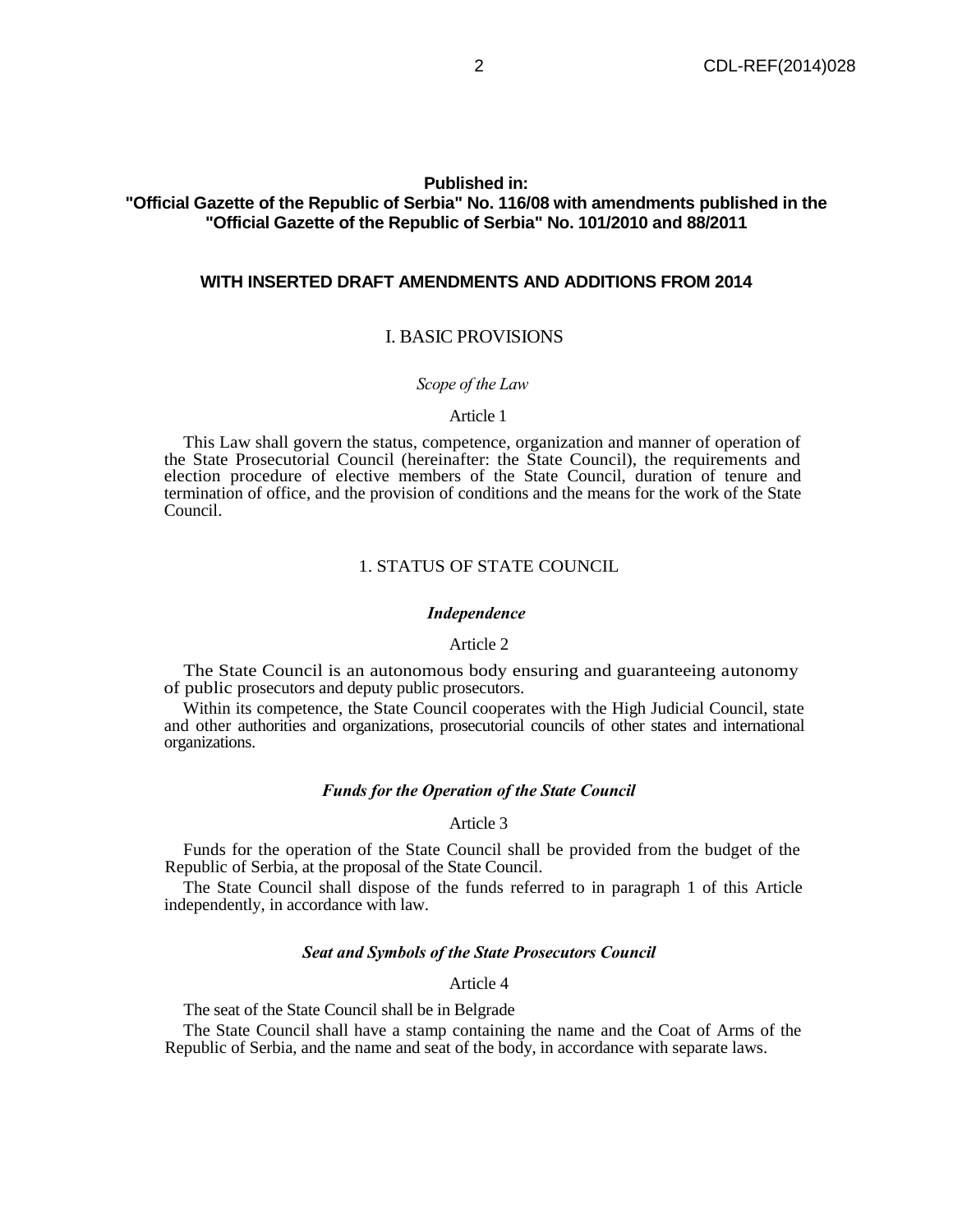LAW ON THE STATE PROSECUTORS COUNCIL

#### *Composition of the State Council*

#### Article 5

The State Council shall have 11 members.

Members of the State Council shall include the Republican Public Prosecutor, the Minister competent for the judiciary and the Chairperson of the competent Committee of the National Assembly, as members by virtue of office, and eight elective members elected by the National Assembly, in accordance with this Law.

Elective members shall comprise six public prosecutors or deputy public prosecutors with permanent tenure, minimum one of whom is from the territory of autonomous provinces, and two distinguished and prominent jurists with minimum 15 years of professional experience, one of whom is an attorney and the other a Faculty of Law professor.

## *President and Deputy President of the Council*

## Article 6

President and Deputy President of the Council shall be elected and dismissed by a Council from the ranks of public prosecutors or Deputy Public prosecutors of the elective members of the Council, by a secret ballot, by majority vote of all members, in the manner stipulated by the Rules of procedure of the Council (hereinafter referred to as the Rules of procedure).

President of the Council represents the Council, manages its operations and performs other duties in accordance with law.

Deputy President of the council performs all duties of the President in the case of absence or incapacity of the President of the Council.

#### *President of the State Council*

#### Article 6

The Republican Public Prosecutor shall be President of the State Council, by virtue of office.

President of the State Council represents the State Council, manages its

operations and

performs other tasks, in accordance with law.

#### *Deputy President*

Article 7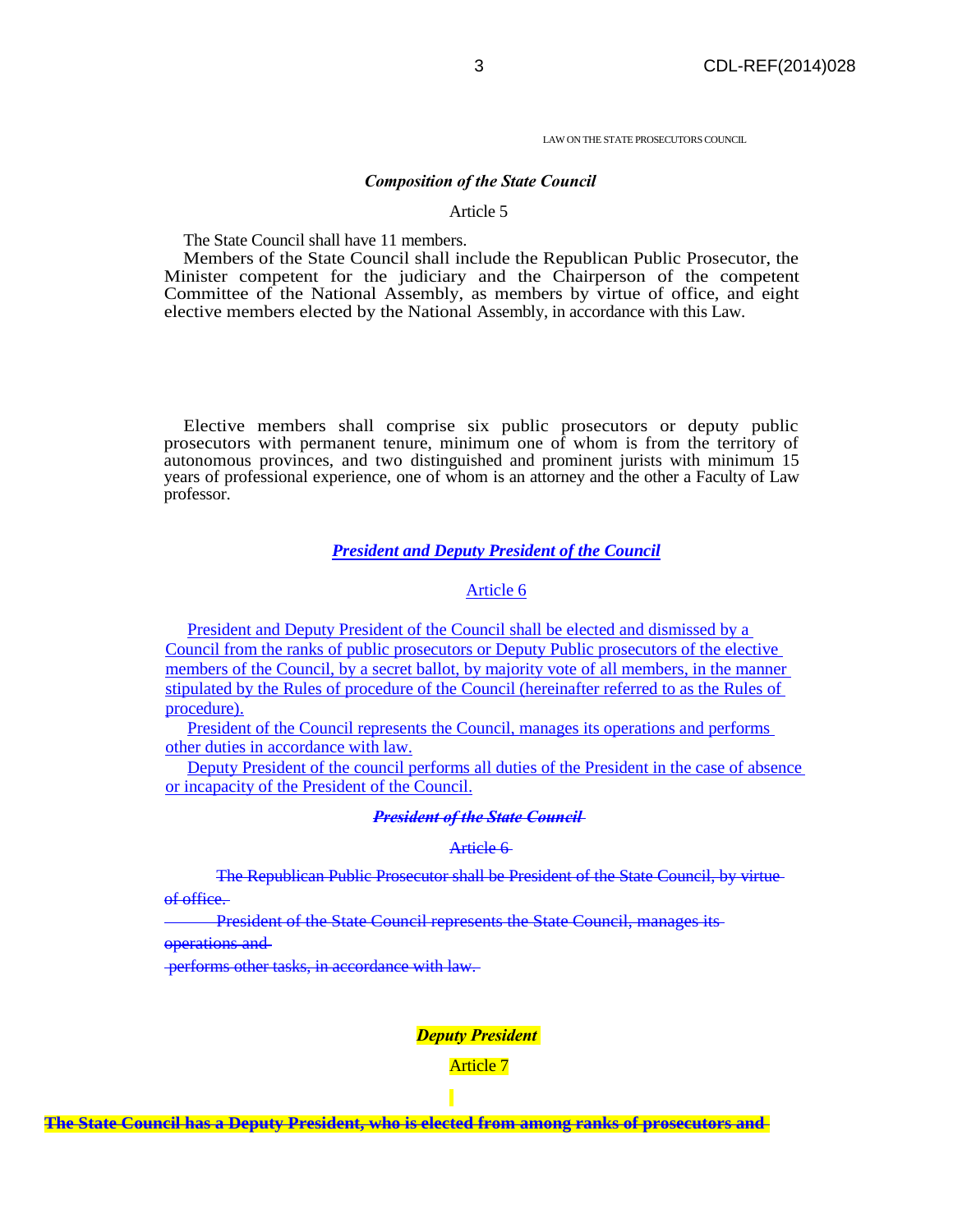| deputy public prosecutors - elective members of the State Council by the State Council and                    |
|---------------------------------------------------------------------------------------------------------------|
| dismissed from office by the State Council.                                                                   |
| <del>Deputy President shall perform the tasks of the President if the latter is away or prevented from-</del> |
| doing so.                                                                                                     |
| Manner of election of the Deputy President of the State Council and the duration of term of office            |
| chall be regulated by the State Presecutorial Council Pules of Precedure (bereinafter: Pules of               |

**shall be regulated by the State Prosecutorial Council Rules of Procedure (hereinafter: Rules of Procedure).** 

# **DELETED**

## *Relationship with Other Authorities*

## Article 8

Public prosecutors offices and other state bodies, as well as public prosecutors and deputy deputy public public prosecutors are obliged to proceed upon requests of the State Council for forwarding information, documents and other material relating to the performance of tasks from the competence of the State Council.

## 2. STATUS OF MEMBERS

#### *Immunity*

#### Article 9

A member of the State Council enjoys immunity of a public prosecutor.

A member of the State Council may not be held responsible for his/her opinion or voting in the State Council.

LAW ON THE STATE PROSECUTORS COUNCIL

A member of the State Council may not be deprived of his / her liberty in proceedings initiated for a criminal offence committed in discharge of duties of the State Council member without approval of the competent Committee of the National Assembly.

## *Removal from office of a member of the State Council*

## Article 9a

A member of the State Council is required to be removed from office when remanded in custody.

An elected member of the State Council, in addition to the reasons referred to in Paragraph 1 of this Article, is required to be removed from office when a proposal for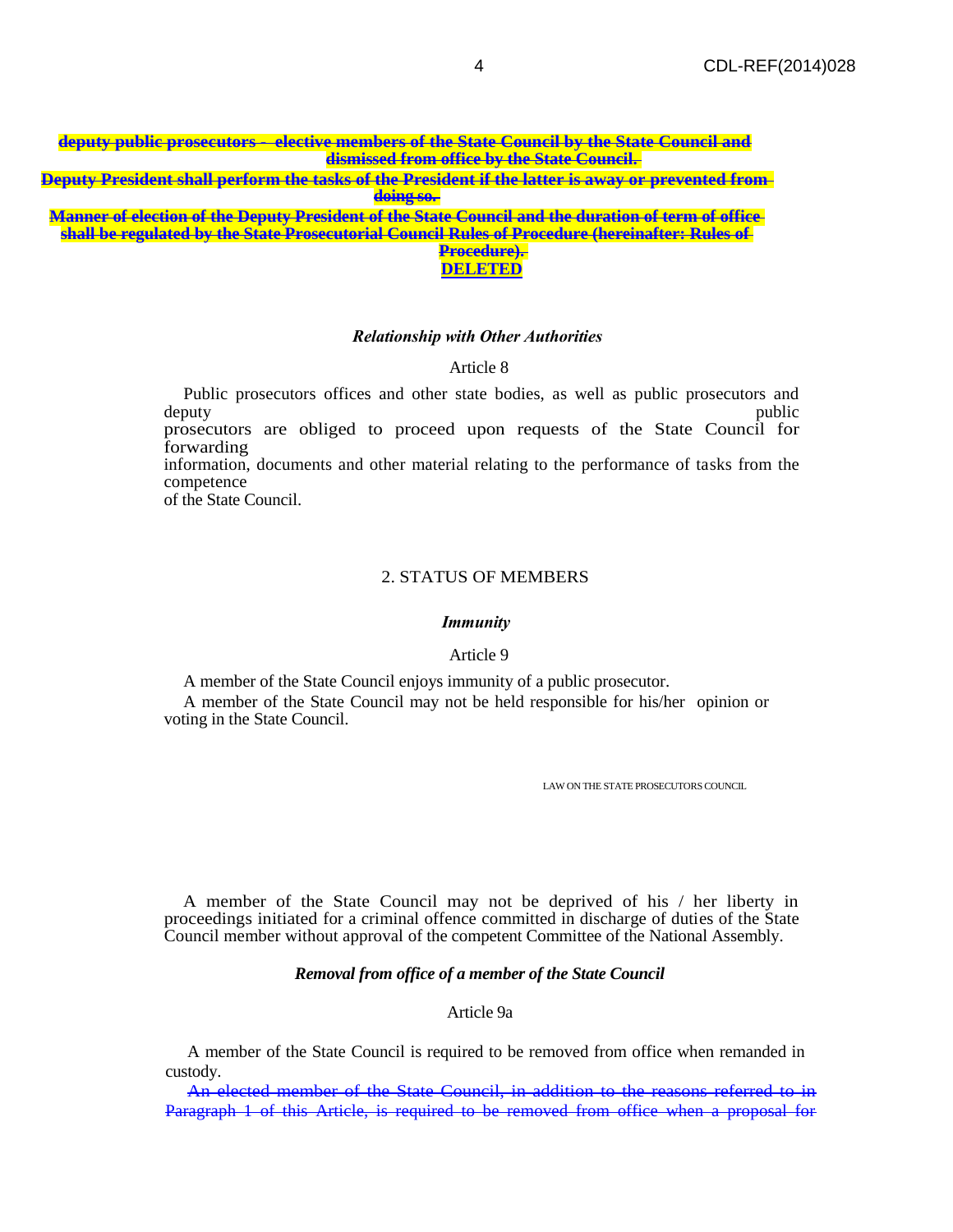his/her dismissal from office of the State Council has been submitted, and a member of the State Council elected from among public prosecutors and deputy public prosecutors shall be dismissed when removed from the office of the public prosecutor or deputy public prosecutor.

In addition to the reasons specified in Paragraph 1 of this Article, elected Council member shall be suspended from the office due to the voting of no confidence, if his/her dismissal was proposed to the National Assembly, and an elected council member from ranks of public prosecutors and deputy public prosecutors shall be suspended if he/she is removed from office of public prosecutor and deputy public prosecutor.

An elected member of the State Council may be removed from office if the proceedings for his/her removal from office of the State Council or criminal procedure for an offense for which he/she could be dismissed from the office of the State Council have been initiated.

#### *Decision on suspension and suspension duration*

#### Article 9b

The decision on suspension of the State Council member is issued by the President of the State Council.

A member of the State Council shall be suspended from office until his/her release from custody, during the suspension from office of the public prosecutor or deputy public prosecutor, until the completion of proceedings for the removal of the State Council member from office or completion of the criminal procedure for an offense for which he could be dismissed from the office of the State Council.

## *Right to objection*

## Article 9v

An elected member of the State Council has the right to object to the decision of the State Council on suspension, for the reasons set forth in Article 9a, Paragraph 3 of this Law, within eight days after the delivery of the decision.

The State Council shall decide on the objection under Paragraph 1 of this Article within eight days from submission of the objection.

The reported objection does not delay execution of the decision referred to in Paragraph 1 of this Article.

#### *Salaries and Fee for the Work*

## Article 10

Elective members of the State Council from among deputy public prosecutors during their term of office in the State Council shall exercise rights from employment in the State Council

The State Council members from paragraph 1 of this Article shall be entitled to a salary in the

amount determined by multiplying the 6.00 coefficient with the baseline for calculation and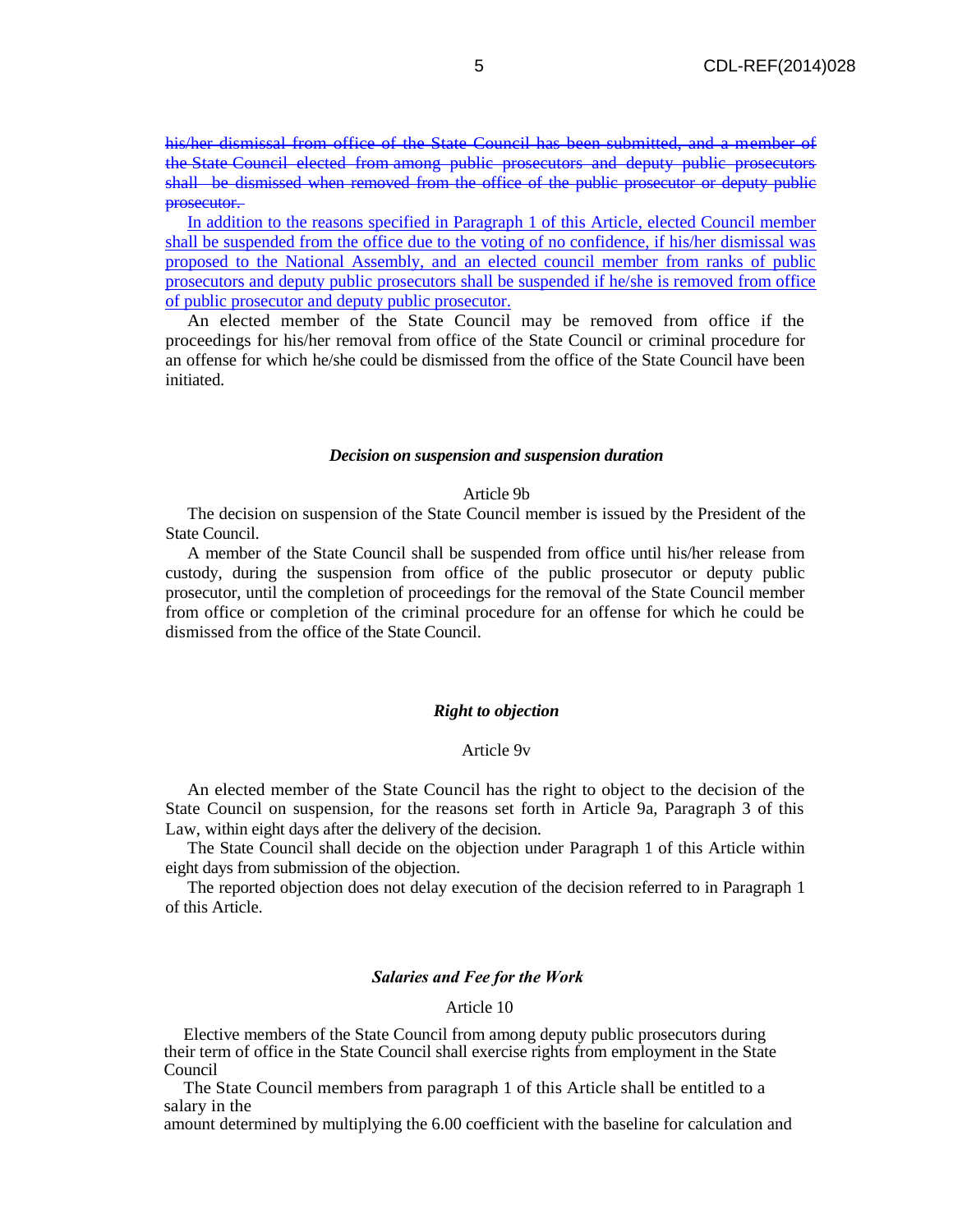payment, in accordance with the Law on Public Prosecution.

The State Council members by virtue of office, the State Council members who are public prosecutors and the State Council members from among attorneys and Faculty of Law professors shall be entitled to a separate fee for their work in the State Council, which is determined by the competent Committee of the National Assembly.

## *Incompatibility of Jobs*

#### Article 11

An elective member of the State Council from among attorneys and/or Faculty of Law professors, after taking up office, may not perform duties in regulatory bodies, executive bodies, public services and bodies of an autonomous province and local self-government units.

An elective member of the State Council from among deputy public prosecutors may be relieved from discharging duties of the deputy public prosecutor while exercising office in the State Council, based on a decision passed by the State Council.

## *Term of Office*

#### Article 12

The term of office of members of the State Council shall be five years, save for members by virtue

of office.

Elective members of the State Council may be re-elected, but not consecutively.

During the term of office, a public prosecutor and/or a deputy public prosecutor who is a member of the State Council cannot be elected public prosecutor and/or deputy public prosecutor in another public prosecutor's office.

## II COMPETENCE AND MANNER OF OPERATION OF THE STATE COUNCIL

#### *Competence*

#### Article 13

The State Council:

- establishes a list of candidates for the election of the Republican Public Prosecutor and public prosecutors, which it submits to the Government;

- nominates to the National Assembly deputy public prosecutor candidates for the first election;

- elects deputy public prosecutors to permanent office of deputy public prosecutor;

- elects deputy public prosecutors with permanent tenure for deputy public

prosecutors in a higher instance public prosecutor's office;

- decides on the termination of office of deputy public prosecutor;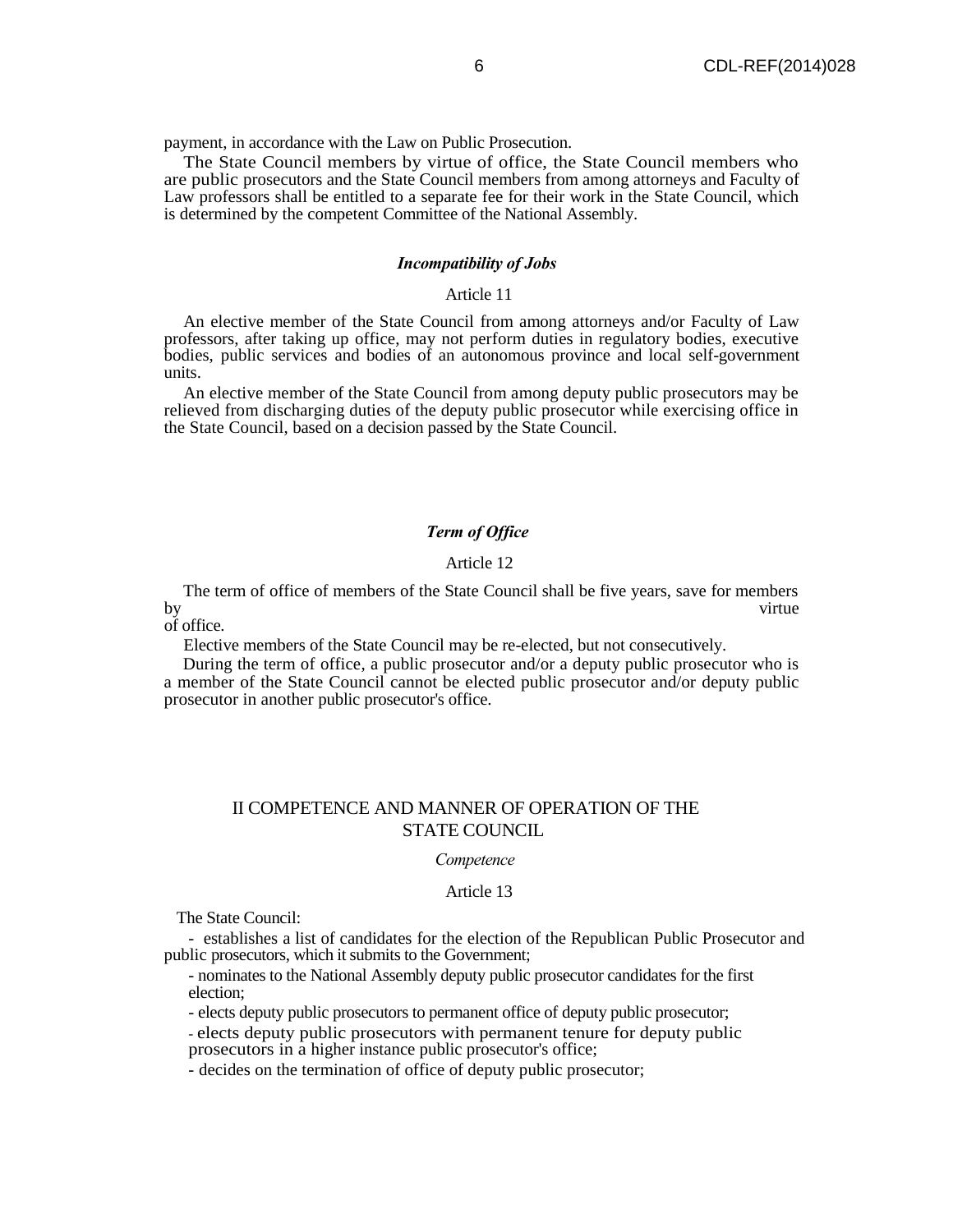- establishes reasons for the dismissal from office of a public prosecutor and/or deputy

public

prosecutor;

- designates the public prosecutor's office wherein a public prosecutor and deputy public prosecutors shall continue to perform duties of deputy public prosecutor in case a

public prosecutor's office cease to exist,

- rules on suspension of the Republican Public Prosecutor,

- rules on the objection to the decision on suspension of a public prosecutor and/or deputy public prosecutor;

- gives proposals on the volume and structure of budgetary funds required for operations of public public

prosecutor's offices in respect of overhead expenses, and oversee the spending thereof, in accordance

with law;

- determines what other functions, affairs or private interests are contrary to the dignity and autonomy of the public prosecutor's office;

- appoints the Acting Republican Public Prosecutor;

- rules on the objection to the decision of the Republican Public Prosecutor when considered that there was no election for a public prosecutor and deputy public prosecutor;

- gives opinions on amendments to existing laws or the passing of new laws governing the status

and functioning of public prosecutors and deputy public prosecutors, organisation of public

prosecutor's

offices, and of other laws applied by public prosecutor's offices;

- passes the Code of Ethics;

- keeps a personal file for each public prosecutor, deputy public prosecutor and employee in a public prosecutor's office;

- appoints and dismisses the Disciplinary Prosecutor and the deputies thereof, and members of the Disciplinary Commission and the deputies thereof;

- passes decisions on legal remedies in disciplinary proceedings;

- passes Ordinance on Criteria for Performance Evaluation of public prosecutors and deputy public prosecutors;

- passes a decision on legal remedy against the decision on performance evaluation of public prosecutors and deputy public prosecutors;

- rules on objections in the procedure of election of State Council members from among public prosecutors and deputy public prosecutors;

- performs tasks in respect of the implementation of the National Strategy for the Reform of the contract of the contract of the contract of the contract of the contract of the contract of the contract of the contract of the contract of the contract of the contract of the contract of the contract of the **Judiciary** 

- establishes the curriculum of the training programme for deputy public prosecutors elected to office for the first time and prosecutor's aides, in accordance with law;

- proposes the training programme for public prosecutors and deputy public prosecutors with permanent tenure;

- performs other tasks set forth by law.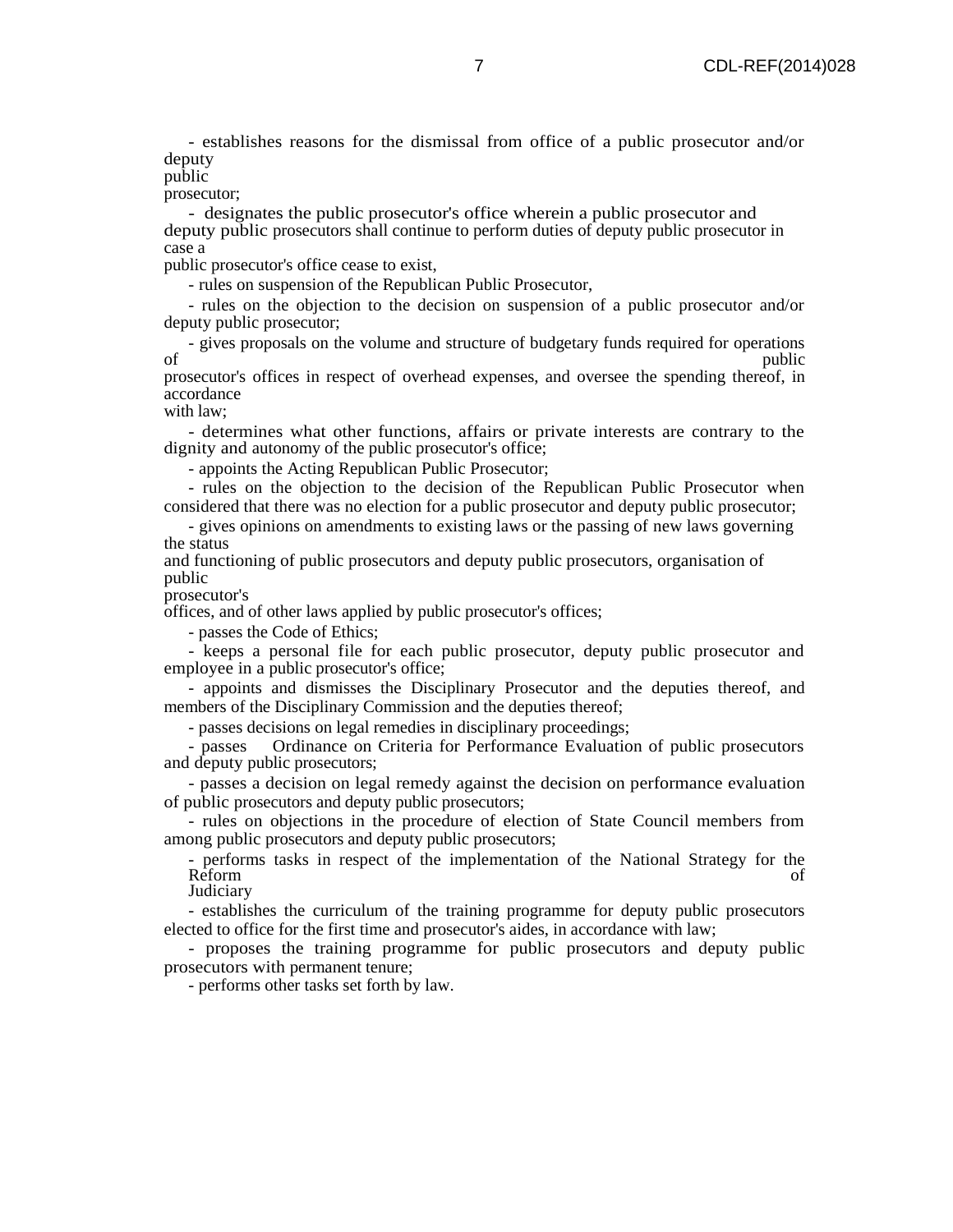#### *Manner of Operation*

#### Article 14

The State Council may decide to operate in a public session, in accordance with the Rules of Procedure.

Sessions of the State Council are convened by the President at his / her own initiative or at the proposal of at least three members of the State Council.

The State Council can operate if the session is attended by minimum six members of the State Council.

#### *Manner of operation*

#### Article 14

The Council sessions are open to public.

The Council may decide to work in a session closed to public, in accordance with the Rules of procedure.

The Council session is convened by the President on his own initiative or at the request of at least three members of the Council.

The Council may hold a session if at least six members of the Council are present.

#### *Permanent Working Bodies*

## Article 15

Electoral Commission and disciplinary bodies are permanent working bodies of the State Council.

Composition and manner of operation of permanent working bodies are governed by an act of the State Council.

## *Permanent working bodies*

## Article 15

The Council establishes permanent working bodies in specific areas within its jurisdiction. The establishment, composition and manner of operation of permanent working bodies shall be more closely regulated by the rules of procedure.

#### *Ad Hoc Working Bodies*

#### Article 16

For the purpose of deliberation on certain issues from its competence, the State Council may form *ad hoc* working bodies.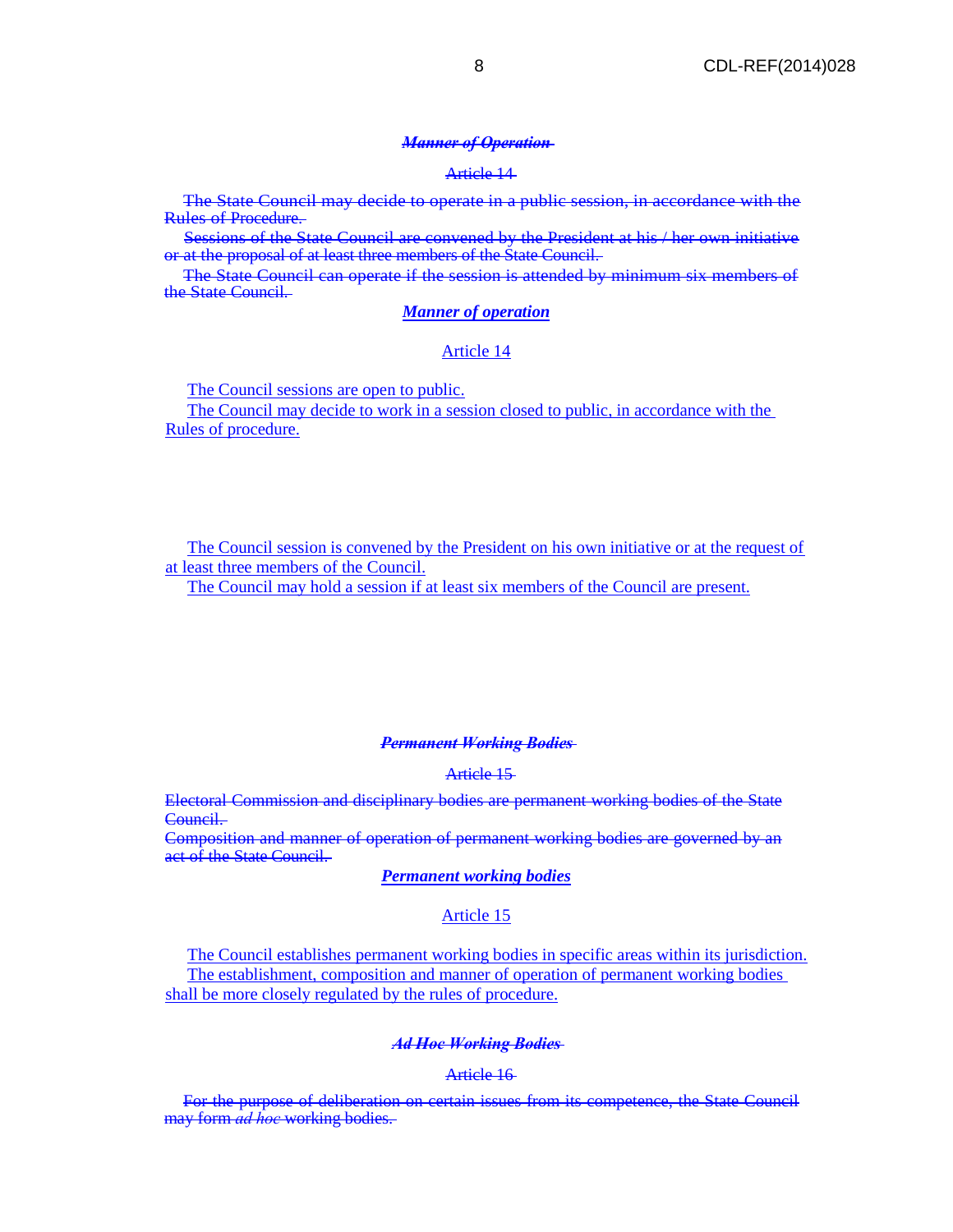The establishing, composition and manner of operation of *ad hoc* working bodies shall be governed in more detail by the Rules of Procedure.

## *Ad hoc working bodies*

## Article 16

The Council may establish ad hoc working bodies for consideration of specific issues within its competence and for giving proposals, opinions and expert explanations.

The decision of the establishment of ad hoc working body shall determine the

composition, duties for which this body is established, the time on which it is established, time periods within it shall submit their reports on their work and other issues related to his work.

The operation mode of ad hoc working bodies is more closely regulated by special acts of the bodies.

#### *Decision Taking*

#### Article 17

Decisions of the State Council are passed by majority vote of all members.

Decisions of the State Council must be reasoned, where a legal remedy against them is allowed, and where prescribed so by law and the Rules of Procedure.

#### *Rules of Procedure*

Article 18

The State Council passes its Rules of Procedure governing in more detail, the manner of operation and the decision taking of the State Council.

The Rules of Procedure and other general acts of the State Council shall be published in the "Official Gazette of the Republic of Serbia" and on the website of the Council.

#### *Transparency of Work*

Article 19

The State Council submits an annual performance report to the National Assembly.

Annual reports are published on the web site of the Council.

The State Council shall inform the public on its activities on a regular basis in a manner specified under the Rules of Procedure.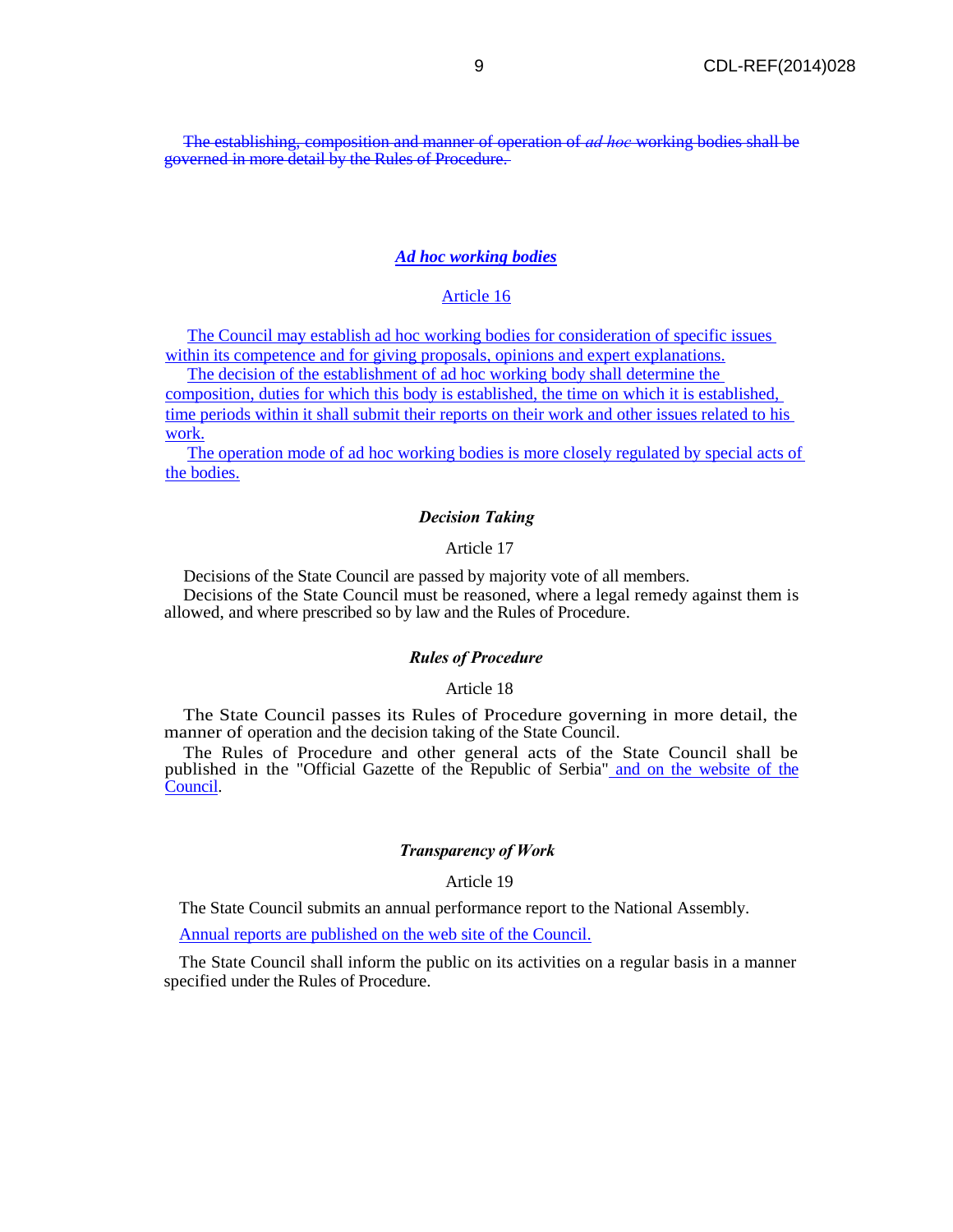## **III PROCEDURE FOR ELECTION OF THE STATE COUNCIL MEMBERS**

#### 1. GENERAL REQUIREMENTS

*Authorized Nominators* 

#### Article 20

Elective members of the State Council are elected by the National Assembly, at the proposal of authorized nominators.

The State Council is an authorized nominator for elective members of the State Council from among public prosecutors and deputy public prosecutors.

The State Council is obliged to propose to the National Assembly the candidates directly elected by public prosecutors and deputy public prosecutors in a manner and in the procedure provided for by this Law.

The Bar Association of Serbia is an authorized nominator for an elective member of the State Council from among attorneys.

Candidates for elective members of the State Council from among Faculty of Law professors shall be nominated by the joint session of deans of law faculties in the Republic of Serbia.

#### *Running for Office and Nomination*

#### Article 21

The President of the State Council shall issue the decision on initiating the nomination procedure for elective members of the State Council not later than six months before the end of term of office of the elected members of the State Council.

The decision referred to in paragraph 1 of this Article shall be published in the "Official Gazette of the Republic of Serbia" and on the web site of the Council.

The President of the State Council shall transmit the decision on initiating the nomination procedure for elective members of the State Council to the President of the Electoral Commission of the State Council, President of the Bar Association of Serbia and Dean of the oldest law faculty in the Republic of Serbia.

Authorized nominators shall submit the names of candidates for elective members of the State Council to the National Assembly of the Republic of Serbia not later than 90 days before the end of term of office of the elected members of the State Council, and in the case of termination of office before the end of the mandate, within 30 days from the day of termination of office

#### 2. ELECTION OF CANDIDATES FOR STATE COUNCIL MEMBERS FROM THE RANKS OF PUBLIC PROSECUTORS AND DEPUTY PUBLIC PROSECUTORS

#### **a) General Provisions**

#### *Representation of Public Prosecutor's Offices*

#### Article 22

Elective members of the State Council from the ranks of public prosecutors and deputy public prosecutors are elected from the public prosecutor's offices as follows: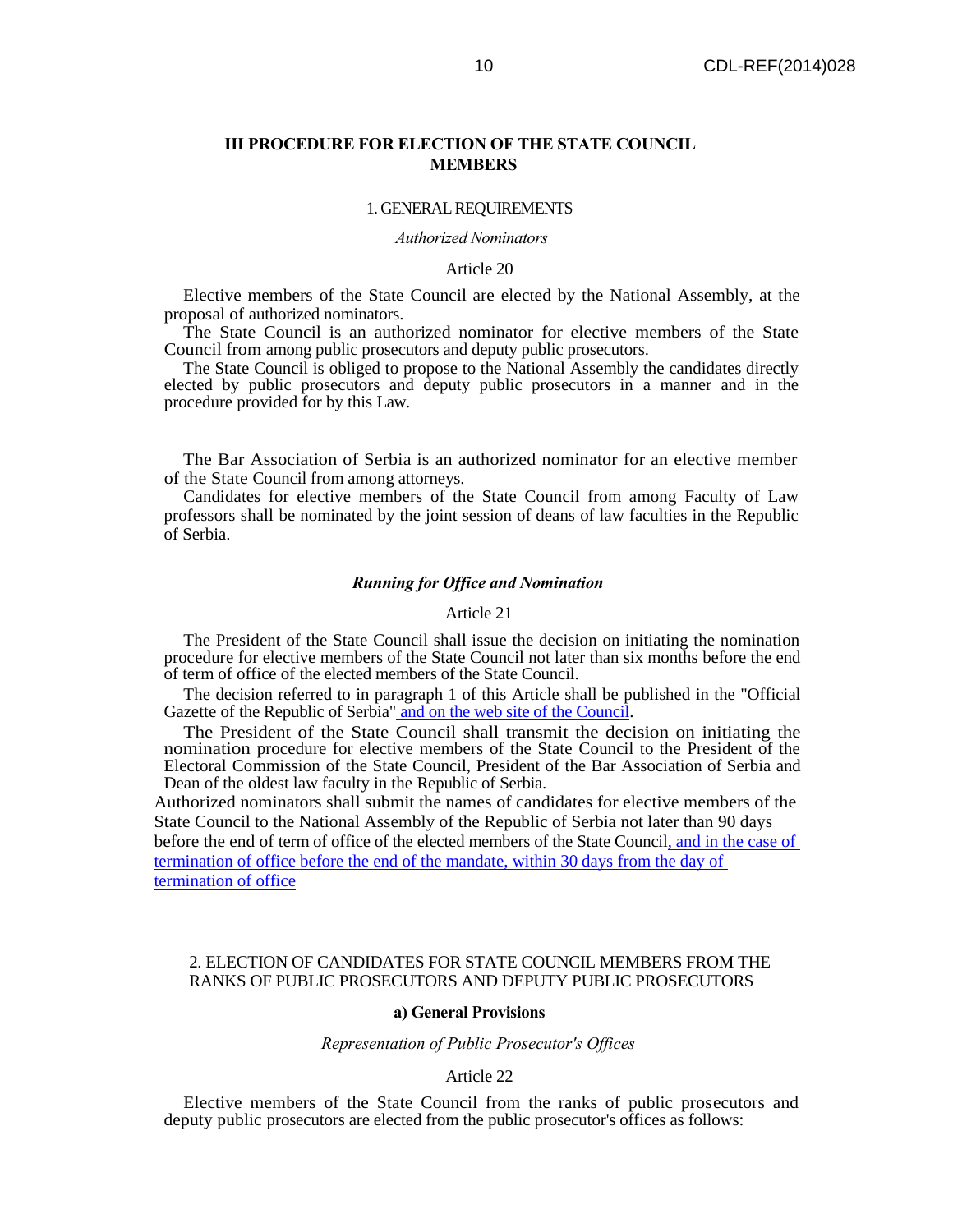- one from the Republican Public Prosecutor's Office;

- one from the appellate public prosecutor's offices, the Prosecutor's Office for Organized Crime and the Prosecutor's Office for War Crimes;

- one from higher prosecutor's offices;

- two from basic public prosecutor's offices.
- one from a public prosecutor's office from the territory of an autonomous province.

#### *Requirements for Candidacy*

## Article 23

A candidate for the elective member of the state council from the rank of public prosecutors and deputy public prosecutors may be any public prosecutor and any deputy public prosecutor with permanent tenure of office.

A candidate status shall be acquired by a public prosecutor and deputy public prosecutor who is proposed by the collegium of one or several public prosecutor's offices, by type and instance of a public prosecutor's office, that is, the public prosecutor's office from the territory of an autonomous province where s/he exercise public prosecutor's office, as well as the public prosecutor and deputy public prosecutor who is supported by at least 15 public prosecutors and deputy prosecutors from the type and instance of the public prosecutor's office where the candidate exercises public prosecutor's office and the public prosecutor and deputy public prosecutor from the public prosecutor's office from the territory of an autonomous province who is supported by at least 15 public prosecutors and deputy prosecutors from the public prosecutor's office from the territory of an autonomous province. One collegium of a public prosecutor's office may propose only one candidate.

The session of public prosecutors may propose only one candidate except the session of public prosecution from territory of autonomous provinces which is entitled to propose besides candidate for member of the Council from Article 22, Items 2 to 4 of this Law, also a candidate for the Council from Article 22, Item 5 of this Law.

By way of exception to paragraph 2 of this article, for acquiring the candidate status for an -

elective member of the state council from rank of deputy republic public prosecutors, as well as from rank of the public prosecutor and deputy public prosecutors of the war crime prosecutor's office and the organised crime prosecutor's office, no motion of the collegium is required but the candidate status shall be acquired by application.

Voting on the nominated candidates at sessions of the Collegiums of the public prosecution referred to in paragraph 2 of this Article shall be secret.

## *Electoral Right and Ballot List*

#### Article 24

Public prosecutors and deputy public prosecutors elect candidates for the State Council based on the free, general, equal and direct electoral right, in secret ballot.

No one has the right on any grounds whatsoever to prevent or force a public prosecutor or deputy public prosecutor to vote or to hold him/her accountable for voting.

The right to elect candidates for the State Council is vested in all public prosecutors and all deputy public prosecutors

Election commission establishes and prepares ballot list for each polling station. Ballot lists shall be concluded 15 days before the election.

with permanent tenure of office.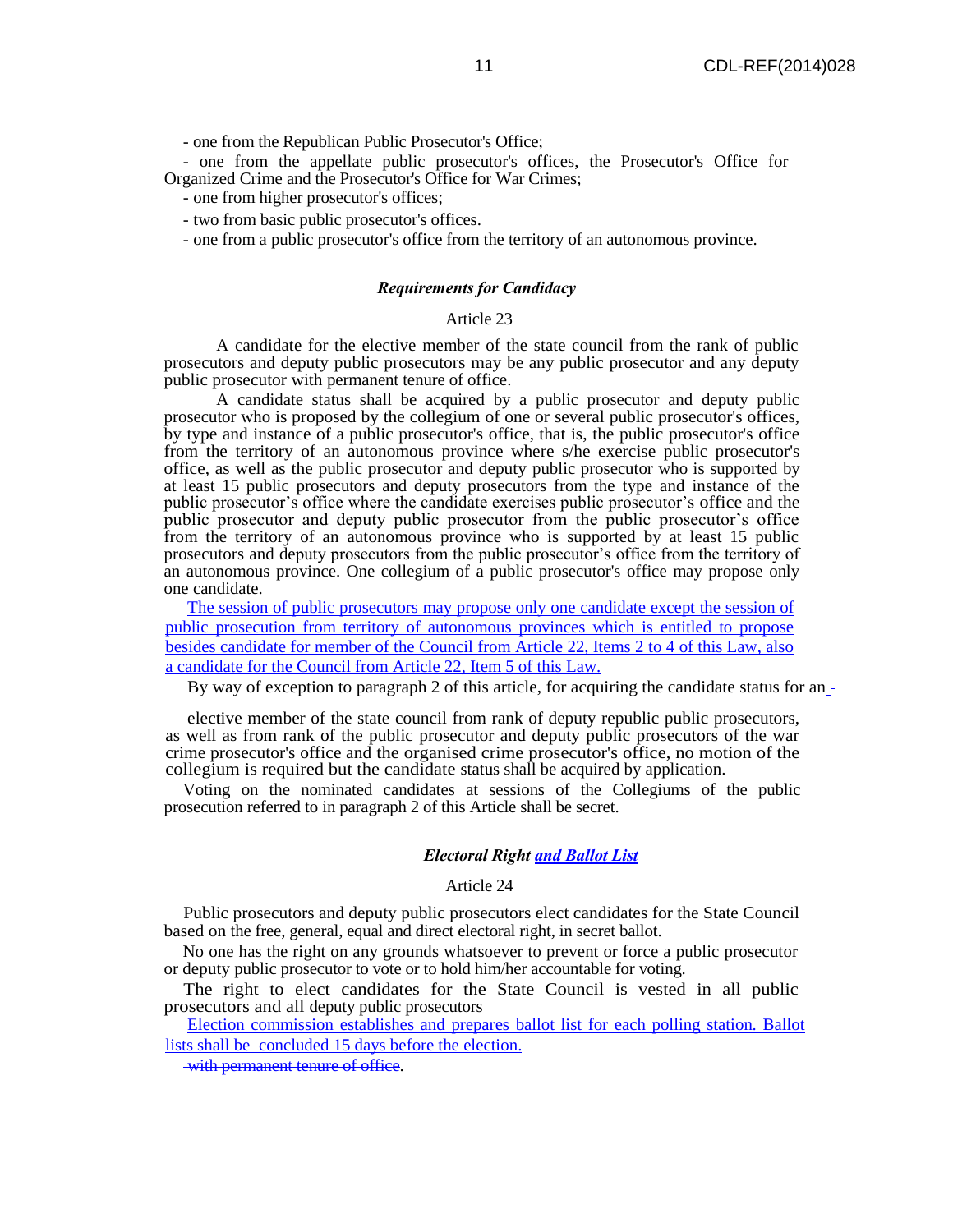A public prosecutor and deputy public prosecutor shall vote only for the candidate from the list of candidates of the type that is instance of the public prosecutor's office where s/he exercises its office. A public prosecutor and/or deputy public prosecutor from the territory of an autonomous province shall also vote for the list of candidates for public prosecutor's offices from the territory of theautonomous province, in addition to the eandidacy list referred to in paragraph 4 of this Article. Public prosecutor or a deputy public prosecutor from the territory of the autonomous province, in addition to candidate from the candidacy list mentioned in Paragraph 5 of this Article, shall also vote for the candidate from list of the candidates under article 22, Item 5 of this law.

#### *Electoral Commission*

## Article 25

The procedure for nomination of candidates for elective members of the State Council from the ranks of public prosecutors and deputy public prosecutors is organized and conducted by the Electoral Commission of the State Council (hereinafter "Electoral Commission").

The Electoral Commission consists of the Chairperson, and four members and deputies thereof, elected by the State Council from the ranks of public prosecutors and deputy public prosecutors with permanent tenure, with their consent.

Deputy members of the Electoral Commission have the same rights and responsibilities as the members for whom they deputize.

The State Council members may not be members and deputy members of the Electoral Commission at the same time.

The term of office of members of the Electoral Commission is five years, with a possibility of re-election.

Members of the Electoral Commission may not run for elective membership of the State Council.

#### *Status of the Electoral Commission*

## Article 26

The Electoral Commission is autonomous and independent in its work and operates on the basis of law and regulations passed on the basis of law.

The Electoral Commission takes decisions by majority vote of all members.

The Electoral Commission is accountable for its work to the State Council that shall provide the conditions for its work.

All public prosecutor's offices are required to extend assistance to the Electoral Commission and provide it with information necessary for its work.

LAW ON THE STATE PROSECUTORS COUNCIL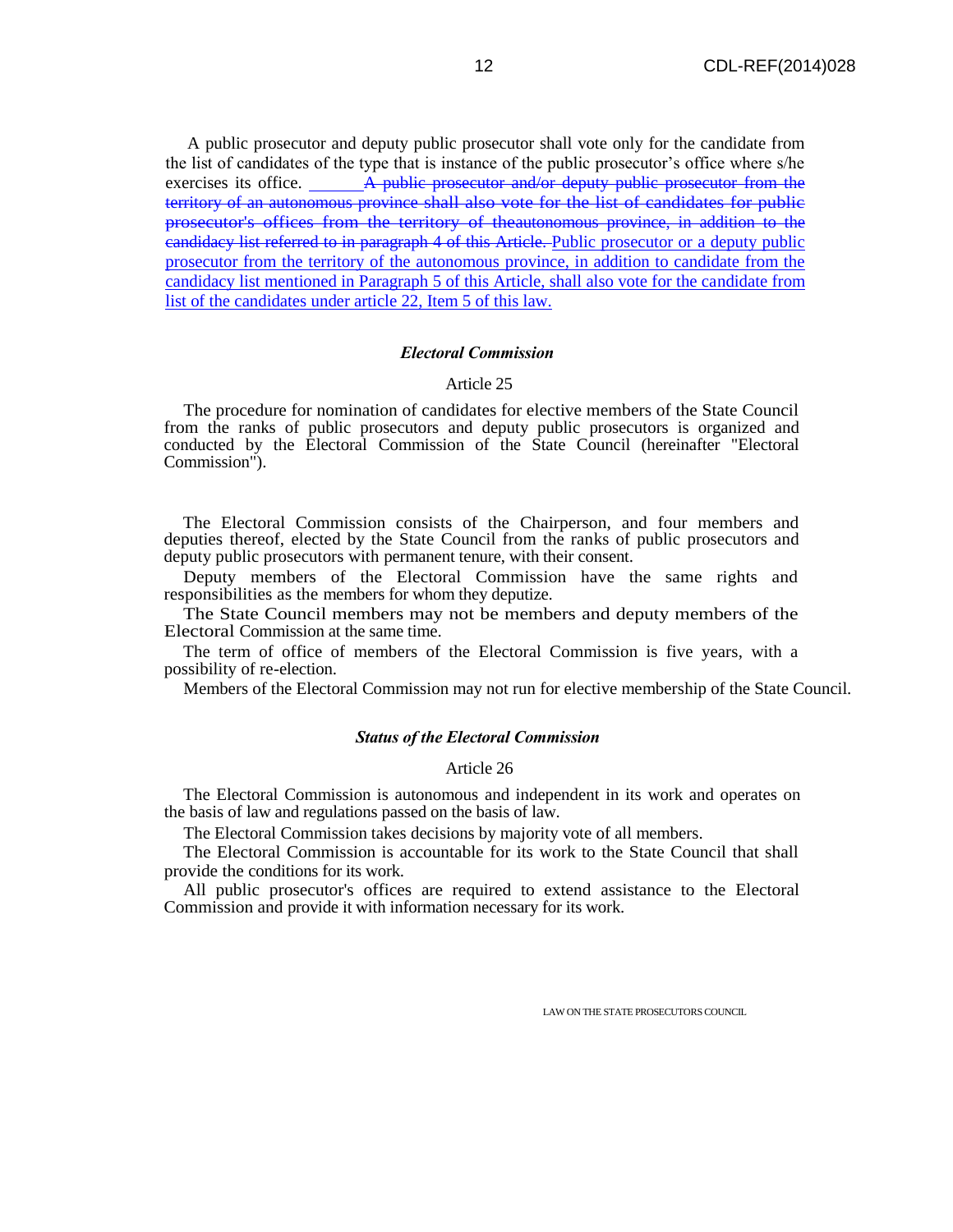#### *Electoral Activities*

#### Article 27

The Electoral Commission, on receiving the decision to commence the procedure for nomination of candidates, shall take a decision on election-related activities and time limits. The Chairperson of the Electoral Commission transmits to public prosecutors the decision on commencement of the procedure for nomination of candidates and the decision on election-related activities and time limits.

Public prosecutors are required to make available the decision on commencement of the nomination procedure and the decision on election-related activities and time limits to all deputy public prosecutors in their respective public prosecutor's offices, in an appropriate manner.

#### a) Procedure

## *Candidacy Application*

#### Article 28

The candidacy application form is submitted to the Electoral Commission within 15 days from the day the decision on initiating the nomination procedure for elective members of the State Council is published in the "Official Gazette of the Republic of Serbia".

A signed statement of the candidate on accepting the candidacy and the decision of the Collegium of a public prosecutor's office on proposing a candidate, that is, form with signatures of public prosecutors and deputy public prosecutors who support the candidate, as well as personal and professional data about the candidate must be attached to the candidacy application form.

#### *Procedure following the Application*

#### Article 29

The Electoral Commission shall examine if the application is timely and complete. The Commission shall reject any untimely application form by a ruling.

The Electoral Commission shall, within 24 hours upon receiving an incomplete application form, inform the candidate to complete application form within 48 hours of receiving the said information, with a warning that otherwise the application will be rejected.

#### *Final List of Candidates*

#### Article 30

The Electoral Commission shall establish the final list of candidates within 8 days from the expiry of the time limit referred to in Article 28, paragraph 1 of this Law.

The Electoral Commission shall establish one final list of candidates for each instance and type of public prosecutor's office and/or from the public prosecutor's offices from the territory of an autonomous province whose public prosecutors and deputy public prosecutors are nominated for elective members of the State Council pursuant to the provision of Article 22 of this Law.

The sequence of candidates in the lists is determined based on the sequence of submission of application forms to the Electoral Commission.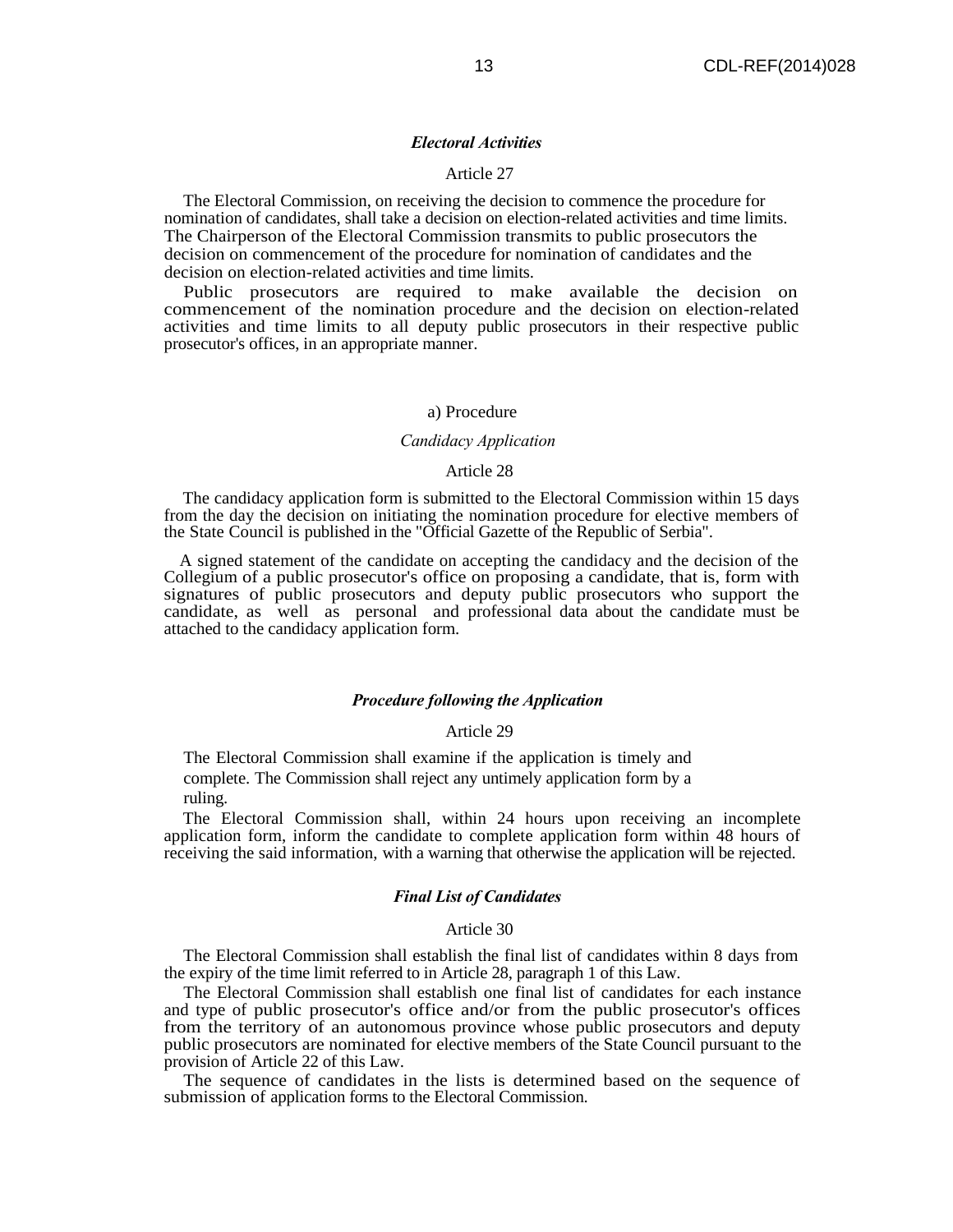## *Presentation of candidates*

## Article 30a

Beginning after seven days from the day of determining of the candidate list, the council is required to enable all applicants to the council to present all information from his/her personal and professional life as well as the positions on matters within the competence of the council on the website of state Council.

#### *Time of Election and Polling Stations*

#### Article 31

The Electoral Commission shall set the date and time of the election and notify thereabout all public prosecutors ten days before the election.

Public prosecutors shall send seven days before the election a public notification to deputy public prosecutors about the date and time of the election and also about the method of transportation to the polling stations which will be organized at the cost of public prosecutions..

Voting for candidates for elective members from among public prosecutors and deputy public prosecutors shall be carried out in polling stations in the public prosecutor's offices designated by the Electoral Commission. at Appellate Public Prosecutor's Offices.

Public Prosecutors and Deputy Public prosecutors vote at a polling station in the Appellate Public Prosecutor's office in whose territory is the public prosecutor's office in which they perform prosecutorial functions.

Public Prosecutors and Deputy public Prosecutors in the Republic Public Prosecution and the public prosecutor's office of special jurisdiction vote in the Appellate Public Prosecutor in Belgrade.

## *Polling Boards and Voting Material*

#### Article 32

The Electoral Commission shall prepare in due time the voting-related material for each polling station, consisting of: an adequate number of ballots and the final list of candidates.

The Electoral Commission shall appoint a polling board for each polling station.

A polling board consists of three deputy public prosecutors who are not running for election.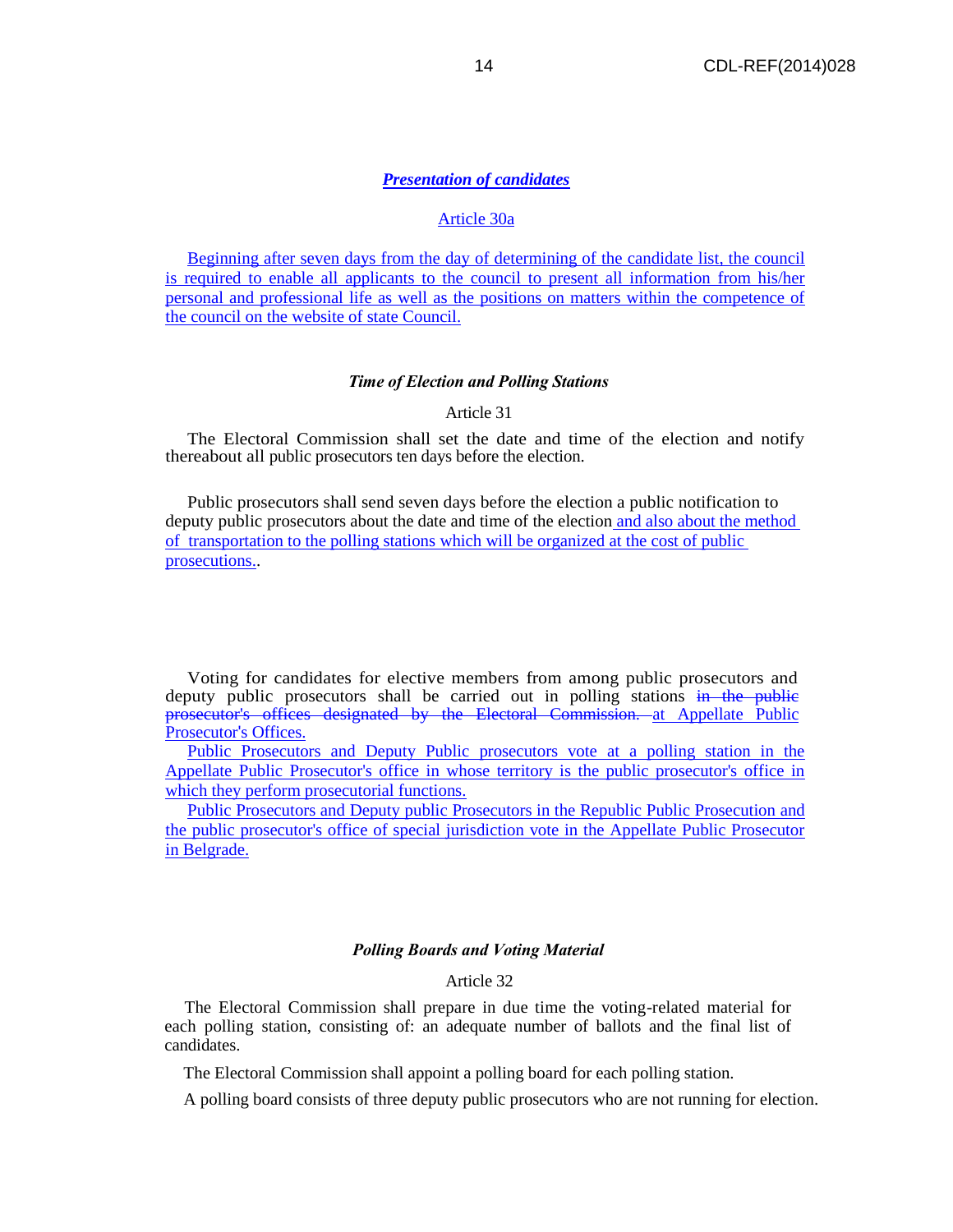#### *Manner of Voting*

### Article 33

On the voting day the final list of candidates must be visibly displayed in all polling stations and in all public prosecutor's offices by type and instance of prosecutor's offices, that is, a public prosecutor's office from the territory of an autonomous province electing a candidate in that particular list.

Every public prosecutor and deputy public prosecutor shall vote in person. Ballot is secret.

Only stamped ballots are used for voting.

A polling board shall conduct the ballot in the premises of the public prosecutor's office designated by the public prosecutor in a timely manner.

## *Procedure after voting*

#### Article 33a

Upon completion of the voting the polling board determines the number of unused ballots, determines the number of valid and invalid ballots and the number of votes that each candidate got on that polling place , the record will be made about all this information .

Ballot shall be considered as invalid if the ballot paper is unfilled, more then one candidate is rounded on ballot paper or the ballot paper is filled in that way that it cannot be determined for which candidate was voted.

The polling board shall place in special envelopes unused, valid and invalid ballots and together with the signed record of the voting results and shall submit all of this to the election commission.

If it is established that the number of ballots paper in the ballot box exceeds the number of public prosecutors and deputy public prosecutors who have voted, electoral committee shall be dissolved and a new one shall be appointed , and voting at that polling station shall be repeated within seven days.

#### *Establishing of Results*

#### Article 34

The Electoral Commission shall establish the total number of prosecutors and deputy public prosecutors and the number of public prosecutors and deputy public prosecutors who voted in each polling station, the number of unused, invalid and valid ballots, and the number of votes for each candidate per polling station, as well as the total number of votes received per candidate for each list of candidates.

#### 3. DECISION ON NOMINATION OF CANDIDATES FOR ELECTIVE MEMBERS OF THE STATE COUNCIL

## **a) Nomination of Candidates from among Public Prosecutors and Deputy Public Prosecutors**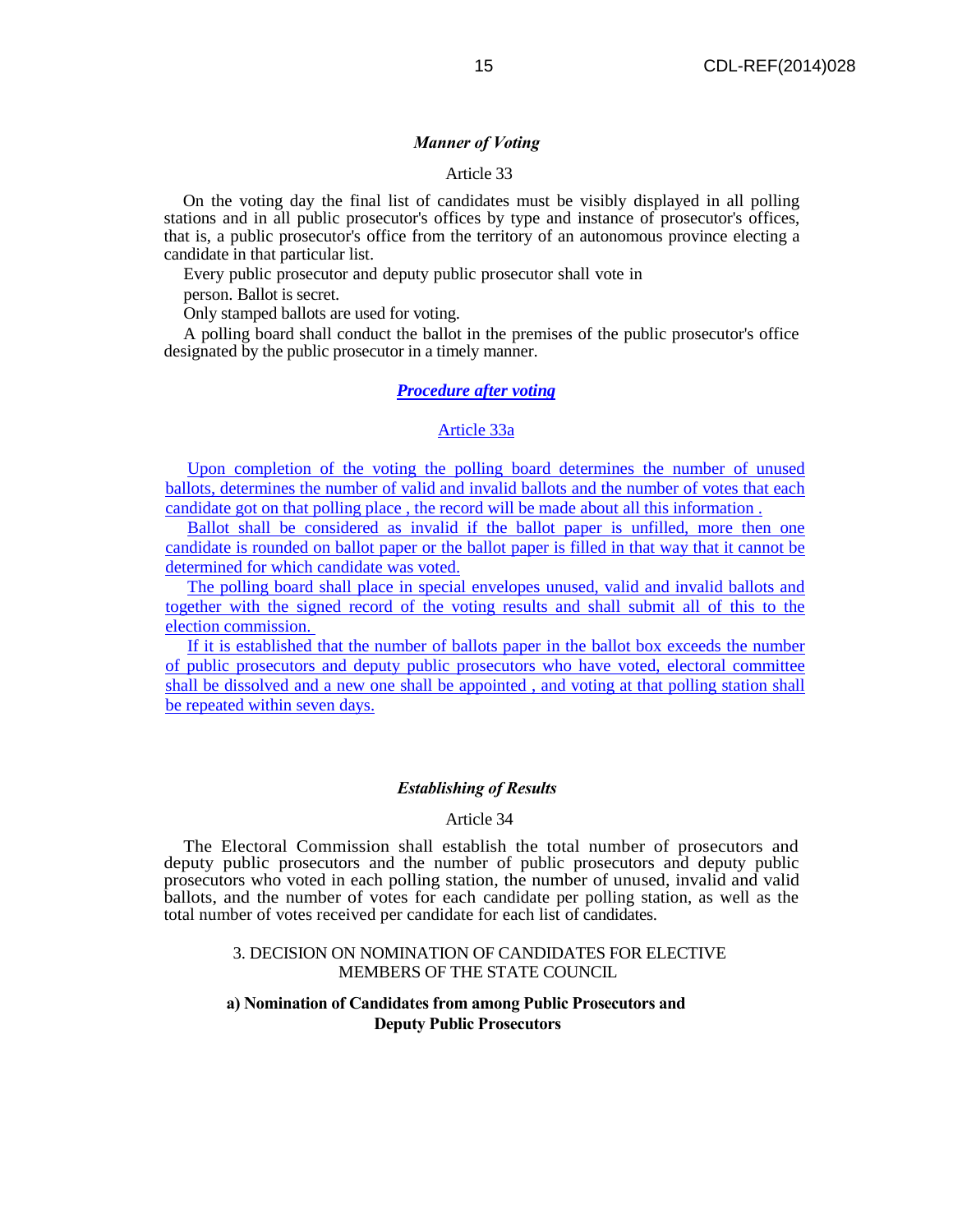#### Article 35

The State Council shall propose one candidate who won the largest number of votes from each list, based on the record on the establishing of election results, which is delivered by the Electoral Commission.

By way of exception to paragraph 1 of this article, the State Council shall propose two candidates with the highest number of votes from the list of candidates of public prosecutors and deputy public prosecutors of basic prosecutor's office.

In case when two or more candidates in one electoral list win an equal number of majority votes, the State Council shall propose the candidate who longer executes public prosecutor's office.

The State Council shall submit to the National Assembly the final decision on the nomination of candidates from ranks of public prosecutors, that is, deputy public prosecutors from each list of candidates.

#### b) Nomination of Candidates from among Attorneys

#### Article 36

The procedure for the nomination of the candidate for the elective member of the State Council from among attorneys is organized and conducted by the Bar Association of Serbia in a manner ensuring the widest possible representation of all its members.

The candidacy, election and nomination procedures are carried out in a manner and within time limits defined by the Bar Association of Serbia's act.

The Bar Association of Serbia shall submit a proposal for one or several candidates to the National Assembly.

#### c) Nomination of Candidates from among Professors

#### Article 37

The nomination of candidates for elective members of the State Council from among Faculty of Law professors is conducted in a manner and according to the procedure established by an act of the joint session of law school deans in the Republic of Serbia.

The dean of the oldest law faculty in the Republic of Serbia shall submit the proposal for the candidate for the State Council member from among Faculty of Law professors to the National Assembly, in accordance with the decision of the joint session of all law faculty deans in the Republic of Serbia.

## 4. ELECTION AND TAKING UP OFFICE

#### *Election of Members*

#### Article 38

The National Assembly shall elect the members of the State Council at the proposal of authorised nominators.

The National Assembly elects, for the member of State Council from ranks of public prosecutors and deputy public prosecutors, two candidates from the candidacy list of basic prosecutor's office, that is, one candidate from each of other lists of candidates.

If the elected State Council member fails to take up office within 30 days from the day of election in the National Assembly with no justifiable reason, s/he shall be deemed as if not elected. Reasons for the failure to take up office referred to in paragraph 3 of this Article are established by a decision of the State Council which shall notify the National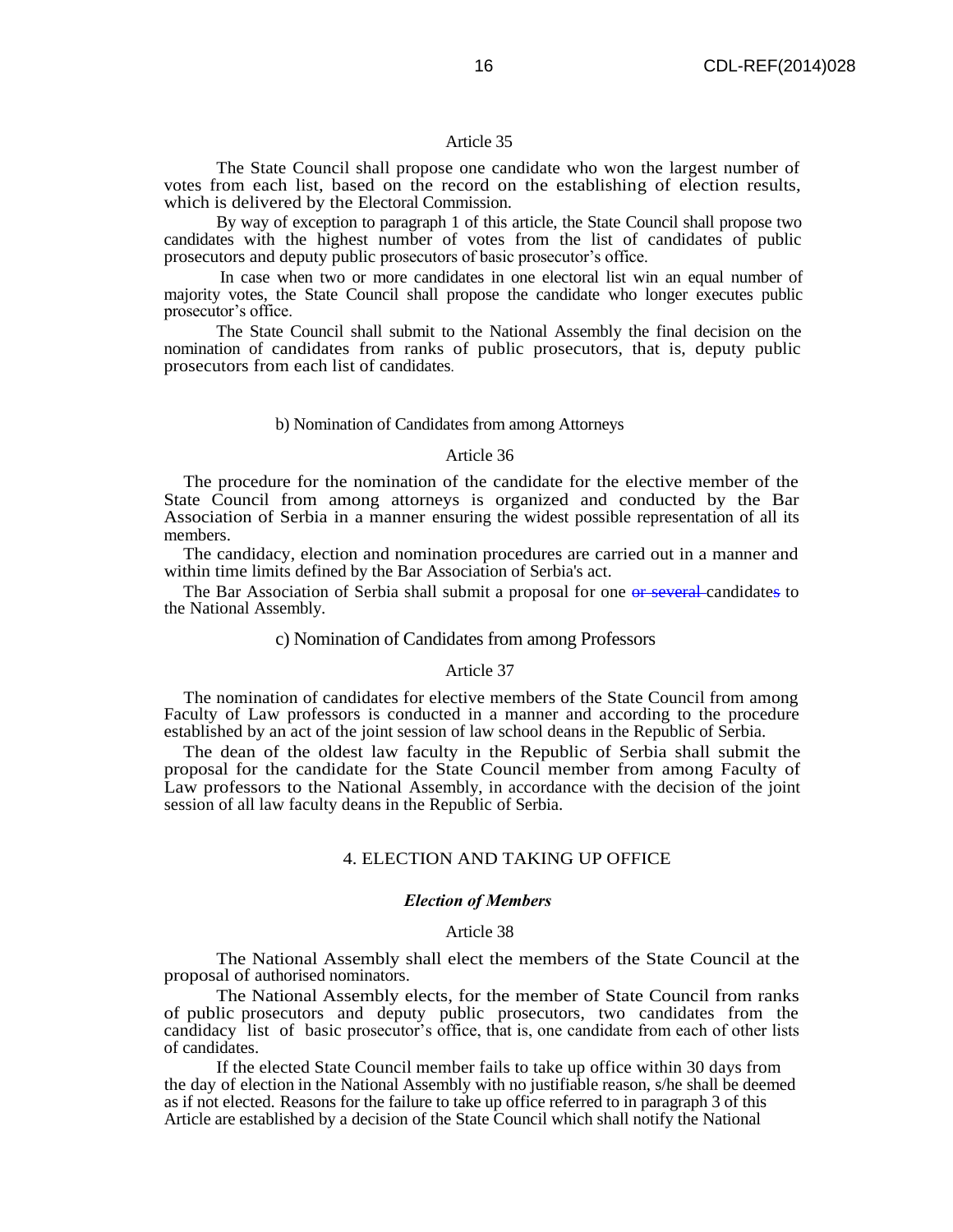Assembly thereabout. The State Council shall organise repeated elections for this Member within 60 days.

## IV TERMINATION OF OFFICE OF THE STATE COUNCIL MEMBERS

#### *Reasons for Termination*

## Article 39

The term of Office of the State Council members by virtue of office shall be terminated when their office that gives grounds for their membership in the State Council is terminated. The term of Office of elected members of the State Council shall be terminated due to permanent loss of the work ability to perform duties of the State Council member, with resignation from the State Council membership, expiry of term of office and due to dismissal.

The term of Office of elected members of the State Council from among public prosecutors and deputy public prosecutors shall also be terminated in the State Council with the termination of office of public prosecutor and/or deputy public prosecutor.

The term of Office of an elected member of the State Council from among attorneys shall also be terminated in the State Council after the deletion from the Bar Association Register. The term of Office of an elected member of the State Council from among professors shall be terminated in the State Council with the termination of capacity of a Faculty of Law professor.

The office of the elected Council member shall also be terminated in other cases stipulated by law. Termination of the office of the electoral Council member shall be declared at its first next session.

#### *Early Termination of the term of Office*

#### Article 40

If the term of office of an elected State Council member is terminated before the expiry of the term which s/he was elected to, the State Council shall pass the decision from Article 21 paragraph 1 of this Law within 15 days.

The procedure of nomination and election of a new member shall be carried out in accordance with the provisions of this Law.

The term of office of the new member shall be 5 years.

#### V PROCEDURE FOR DISMISSAL OF ELECTED MEMBERS

#### *Reasons*

#### Article 41

An elected member of the State Council shall be dismissed before the term s/he has been elected to expires if s/he fails to perform the duty of the State Council member in compliance with the Constitution and lawand/or if convicted for a criminal offence to unconditional imprisonment, and/or for a criminal offence rendering him/her unworthy of exercising office of the State Council member. *Reasons*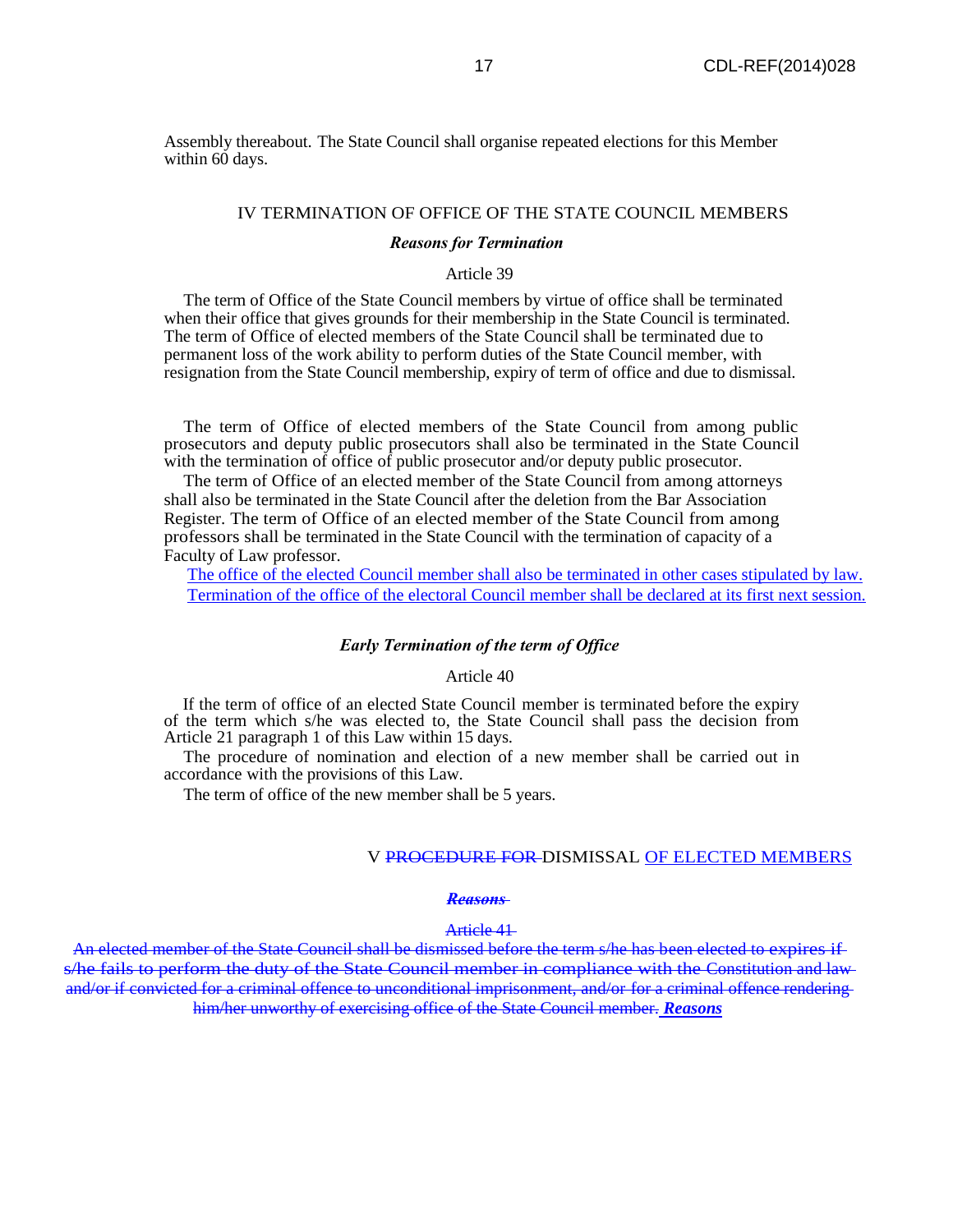## Article 41

An elected member of the council shall be dismissed from office before expiration of the term s/he has been elected to if s/he fails to perform the duty of the Council member in compliance with the constitution and law and if convicted with final court decision to unconditional imprisonment for a criminal offense, and if convicted with a final court decision for an offence which renders him/her dishonorable of exercising office of the member of the Council.

## *Initiative*

## Article 42

An initiative for the dismissal of an elected member of the State Council may be filed by any member of the State Council.

An initiative for dismissal of an elected member of the State Council from among public prosecutors and deputy public prosecutors may also be filed by any public prosecutor, on the basis of a decision of the Collegium of the public prosecutor's office concerned.

An initiative for dismissal of an elected member of the State Council from among attorneys and/or Faculty of Law professors may be filed by their authorized nominators. *Dismissal in the case of the conviction for the criminal offense*

## Article 42

The Council shall submit to the National Assembly its proposal for dismissal of the elected member of the Council because of his/her final conviction to unconditional imprisonment or a conviction for an offense rendering him/her dishonorable for the position of member of the Council, at the next first session within 15 days from the day of that member's receipt of the final court decision on conviction.

#### *Assessment of Admissibility of Initiative*

## Article 43

The State Council shall within reasonable time and upon receiving the initiative assess the probability of reasons for which dismissal is requested.

If it finds that the reasons for dismissal are not made probable, the State Council shall notify the initiator in writing that the initiative is not accepted. *Initiative for dismissal*

## Article 43

Initiative for dismissal of an elected member of the Council, who did not perform his/her duties in accordance with the constitution and laws, can be submitted by each member of the Council or the authorized nominator from the Article 23, Paragraph 2.

Initiative must be reasoned.

#### *Statement*

Article 44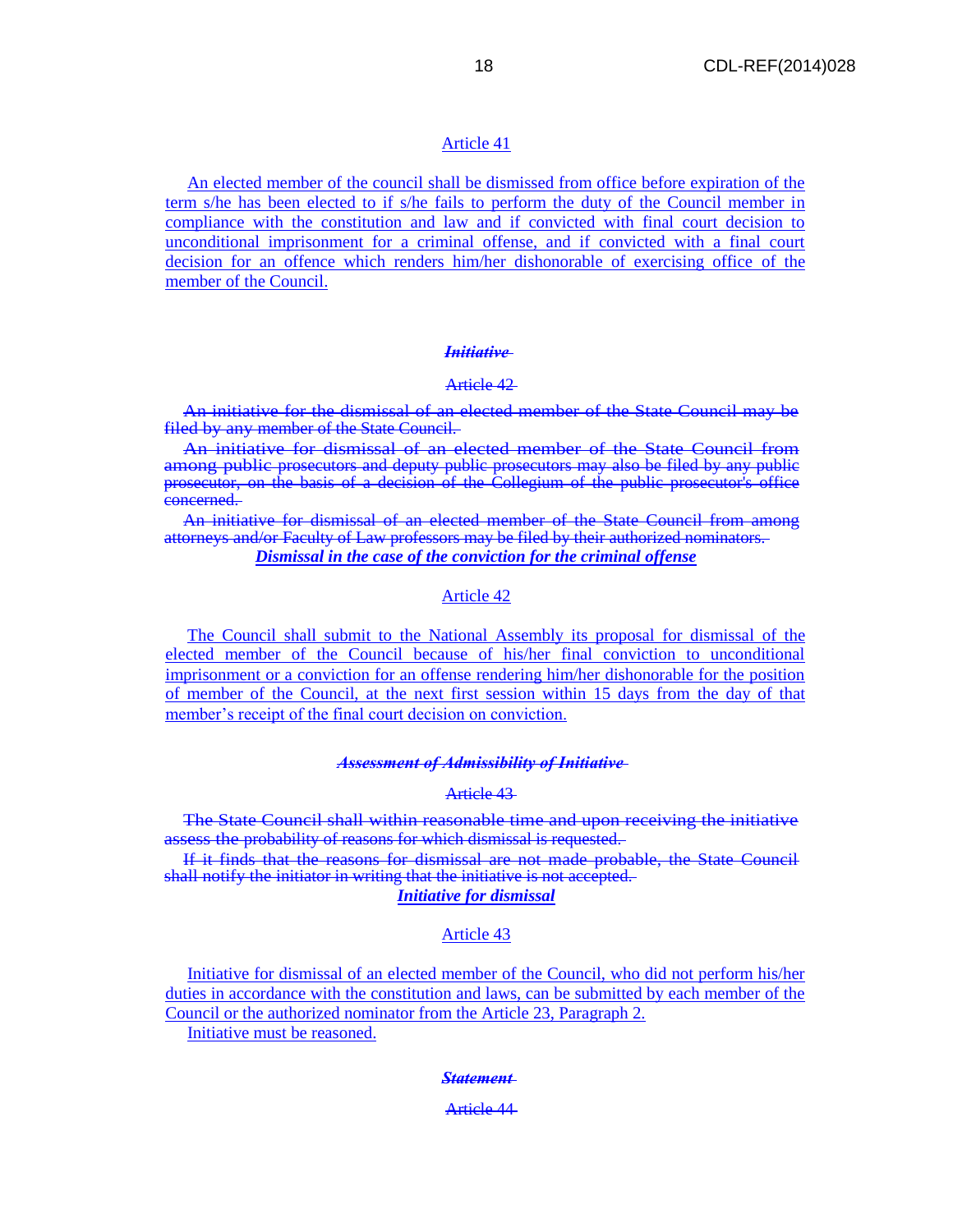## Where the State Council accepts the initiative, it shall, before deciding to institute the proceedings, allow the State Council member, whose dismissal is initiated, to make a statement about the allegations of the initiative. *Admissibility of the initiative*

#### Article 44

Upon the receipt of the initiative the Council enables a council member, whose dismissal is initiated, to answer the allegations of the initiative within three days.

The Council shall render a decision on the admissibility of the initiative within seven days of the expiration of the period referred to in Paragraph 1 of this Article.

If it determines that the initiative for the dismissal lacks merit, the Council notifies the applicant in writing within seven days from the date of the decision referred to in Paragraph 2 of this Article.

If it determines that the initiative for the dismissal is substantiated, the Council shall initiate the procedure for removal within seven days from rendering of the decision referred to in Paragraph 2 of this Article.

Elected member of the Council whose dismissal was initiated shall not participate in evaluation of the initiative.

### *Instituting the Proceedings*

#### Article 45

The State Council shall take a decision on initiating the proceedings for dismissal within 15 days upon receiving the initiative.

The elected member concerned shall be allowed to make a statement about all the allegations relevant to taking the decision on dismissal.

#### *Motion for dismissal*

#### Article 45

Motion for dismissal of an elected member of the Council from the ranks of public prosecutors and deputy public prosecutor can submit at least 20 percent of the total number of public prosecutors and deputy public prosecutors who, in accordance with Article 24, Paragraphs 5 and 6 of this Law, are entitled to vote on the election of elected members of the Council in accordance with the type and instance of public prosecutor's office where the dismissed member was elected, in accordance with Article 22 of this Law.

Motion for dismissal of an elected member of the Council from the ranks of lawyers can submit at least 20 percent of the total number of lawyers Registered in registry of lawyers in of the Bar Association of Serbia and bar associations within its composition.

Motion for dismissal of an elective member of the Council from the ranks of the professors from law faculty can submit at least 20 percent of all law faculty deans.

Motion for dismissal of a Council member must be reasoned and have reasons from article 41 of this law.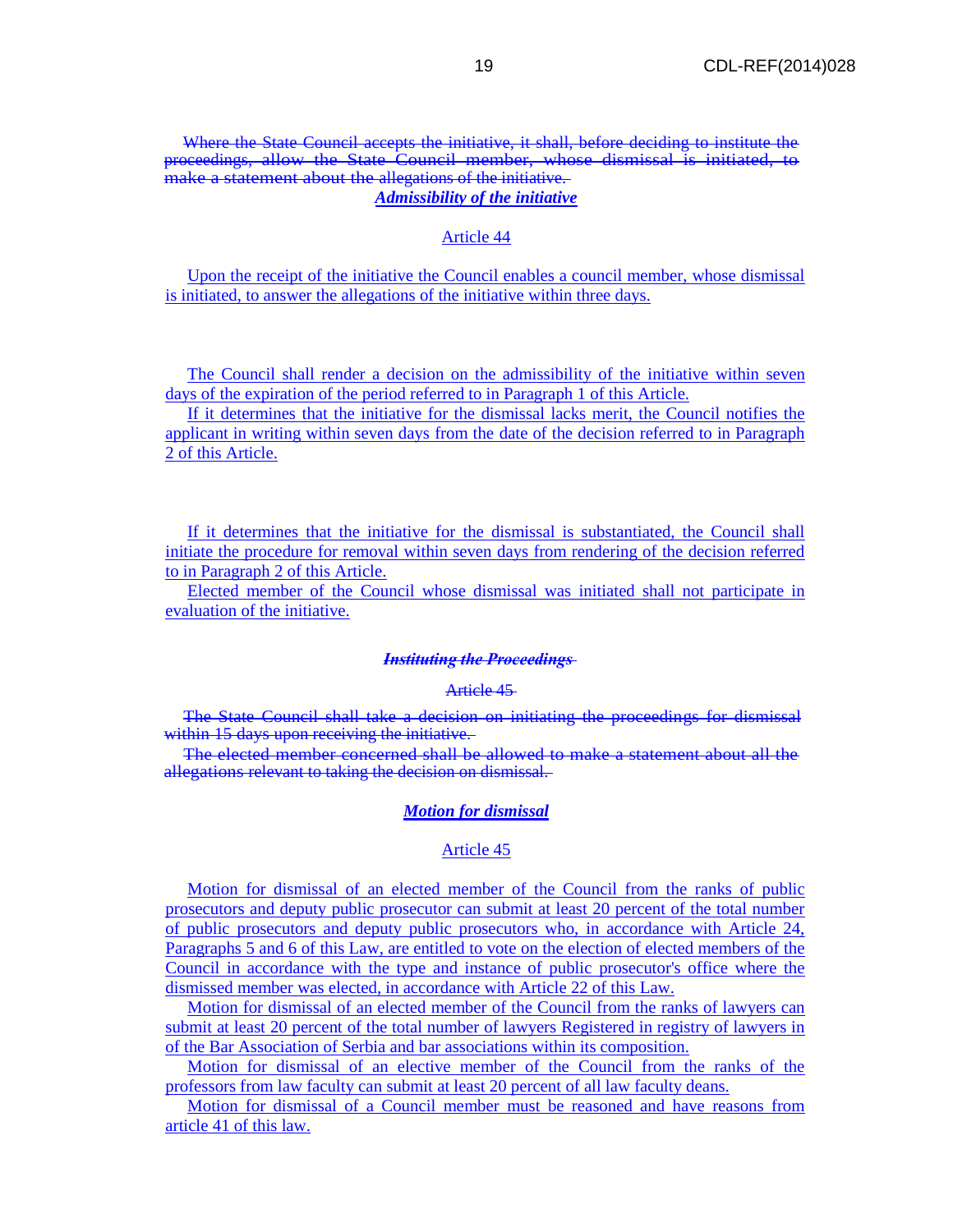#### *Dismissal*

## Article 46

The State Council shall make a proposal on dismissal within 30 days of initiating the proceedings. The State Council member whose dismissal is deliberated does not take part in the making of the proposal referred to in paragraph 1 of this Article.

The decision on dismissal, based on the proposal from paragraph 1 of this Article, shall be taken by the National Assembly.

## *Commencement of the procedure*

#### Article 46

Procedure for dismissal of a council member of the Council is initiated when the Council accepts the initiative or when the proposal for dismissal is submitted.

In the case referred to in Paragraph 1 of this Article, the Council initiates the proceedings and informs the election commission or authorized nominators of the council members among lawyers and professors.

The procedure for dismissal shall be carried out within 30 days from the day of start of the procedure.

## *Proceedings before the Council*

#### Article 46a

The Council shall, in the proceedings regulated by Rules of procedure and meeting the requirements of a fair trial, allow to the council member against whom an impeachment procedure is initiated, to submit at session his/her statement, on the facts relevant for the decision on dismissal.

The Council shall, after the procedure, render a reasoned decision on the admissibility of initiative or a reasoned opinion on the proposal for dismissal, and submit them to the Council member against whom the proceeding is initiated and to the submitter of initiative or of the proposal for dismissal.

The admissibility of the initiative or a reasoned opinion on the Proposal for dismissal shall be published on the web page of the Council.

#### *Vote of confidence*

#### Article 46b

Public prosecutors and deputy public prosecutors shall vote on confidence to an elected council member, by secret ballot, in accordance with Article 24, Paragraphs 5 and 6 of this Law.

The procedure of vote of confidence is subjected to the provisions of Article 31 to 34 of this Law.

An elected member received a vote of no confidence if voted by at least two thirds of public prosecutors or deputy public prosecutors who are entitled to vote and majority of them voted for dismissal.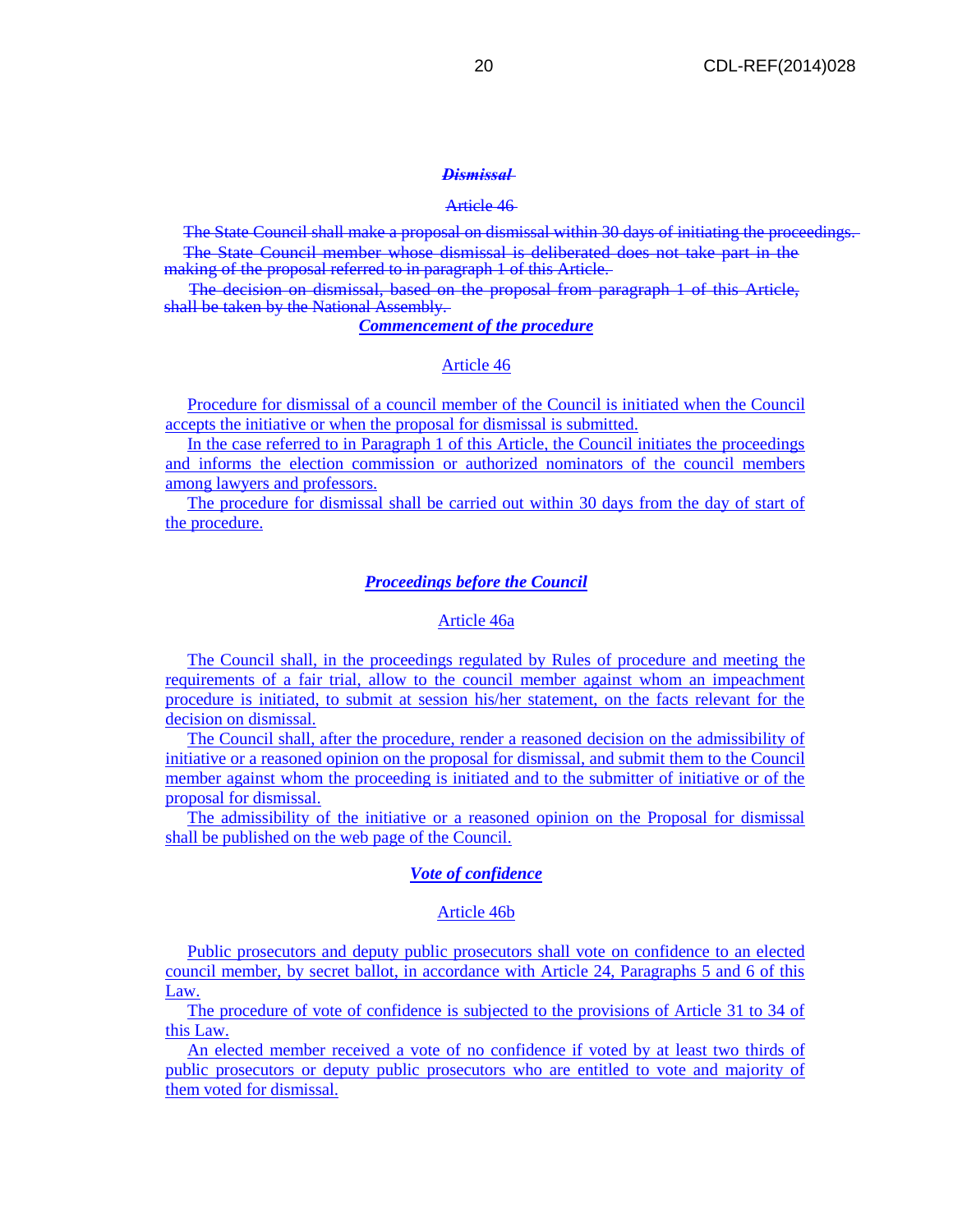The vote of confidence regarding the dismissal of the elected member of the Council from the ranks of lawyers and law faculty professors, is taken by their authorized nominators, in a manner and by the procedure applied to their election.

## *The decision on dismissal*

#### Article 46v

The Council or nominators according to the Article 46b, Paragraph 4 of this Law, in a case of no confidence vote shall propose to the National Assembly a removal of the elected member of the Council who received a no confidence vote.

The member of the Council whose dismissal is being decided upon shall not participate in the proceedings referred to in Paragraph 1 of this Article.

Council shall suspend the procedure of dismissal of an elected member of the Council, within eight days of the voting if the voting did not result in a no confidence vote. A confidence vote proceeding cannot be taken against an elected council member within 6 months from the day of voting of confidence resulting in lack of no confidence vote.

The decision on dismissal, based on the proposals referred to the Paragraph 1 of this Article, shall be enacted by the National Assembly.

## VI ADMINISTRATIVE OFFICE

#### *Tasks and Organization of Work*

## Article 47

The Administrative Office within the State Council is hereby established for conducting professional, administrative and other affairs of the State Council.

Organization, tasks and manner of operation of the Administrative Office shall be governed in more detail by an act of the State Council.

Regulations governing the status of civil servants and ancillary staff shall apply to the rights and obligations of employees in the Administrative Office.

#### *State Council Secretary*

#### Article 48

The State Council shall have a Secretary, appointed for a period of five years, with the possibility of reappointment.

The secretary is appointed by the State Council.

The secretary manages the Administrative Office and is accountable to the State Council for his/her work.

The secretary shall have the status of an appointee.

Terms and conditions for appointment of Secretary shall be determined by an act of the State Council.

#### *Assignment of Deputy Public Prosecutor*

## Article 49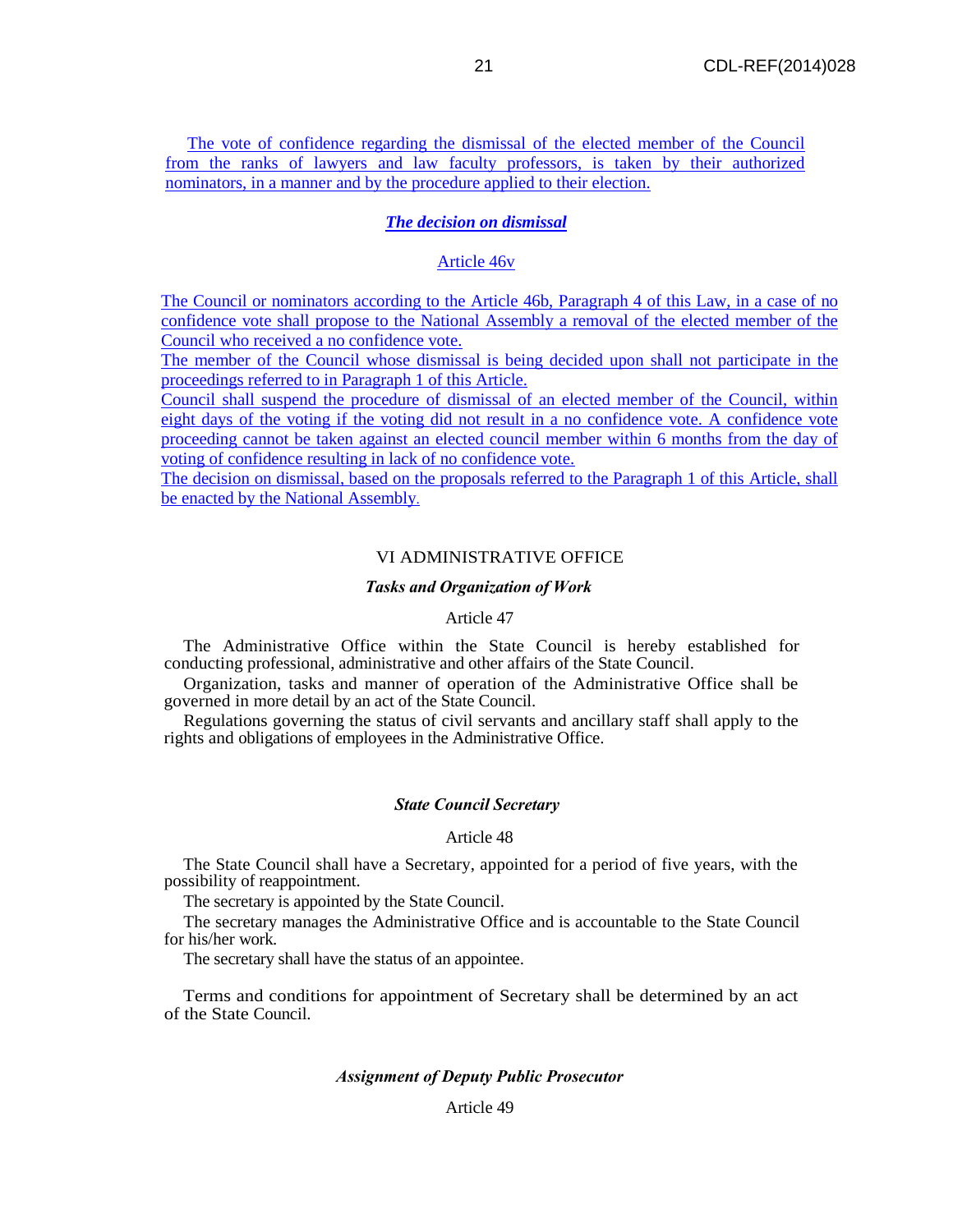A deputy public prosecutor may be assigned to the working bodies of the State Council to perform professional duties.

Decision on such assignment is passed by the State Council, upon obtaining the opinion of a public prosecutor from the public prosecutor's office in which the deputy public prosecutor performs his/her duty, with the written consent of the deputy public prosecutor.

The assignment may not last longer than three years.

#### VII TRANSITIONAL AND FINAL PROVISIONS

#### *First Election of State Council Members*

#### Article 50

The National Assembly shall elect elective members of the first composition of the State Council not later than 90 days from the day this Law enters into force.

During the election, the National Assembly is obliged to elect minimum one member of the State Council from among public prosecutors and/or deputy public prosecutors discharging public prosecutor's duties in a public prosecutor's office on the territory of an autonomous province.

Until such time as the first composition of the State Council is elected, the High Judiciary Council shall perform the tasks from the competence of the State Council regarding the election of elective members of the State Council from among public prosecutors and deputy public prosecutors.

## *Elective Members of the First Composition of the State Council from the Ranks of*

## *Public Prosecutors and Deputy Public Prosecutors*

#### Article 51

The elective members of the first composition of the State Council from among public prosecutors and deputy public prosecutors shall comprise two members each to be elected from among:

- Deputy Republican Public Prosecutors, the Prosecutor for War Crimes and Deputy Prosecutors for War Crimes;

- public prosecutors and/or deputy public prosecutors from district public prosecutor's offices;

- public prosecutors and/or deputy public prosecutors from municipal public prosecutor's offices.

Minimum one member of the State Council referred to in paragraph 1, bullet points two and three of this Article must come from a public prosecutor's office from the territory of an autonomous province.

Candidates for the first composition of the State Council shall be proposed to the High Judiciary Council by Collegiums of public prosecutor's offices according to type and instance of the public prosecutor's office wherein a candidate exercises office of public prosecutor, that is, deputy public prosecutor. One Collegium of a public prosecutor's office may nominate only one candidate.

By way of exception to paragraph 3 of this Article, Collegium of the Republican Public Prosecutor's Office and the Prosecutor's Office for War Crimes may nominate more than one candidate.

The candidates from paragraphs 3 and 4 of this Article shall be proposed to the High Judiciary Council within 15 days of the day this Law enters into force.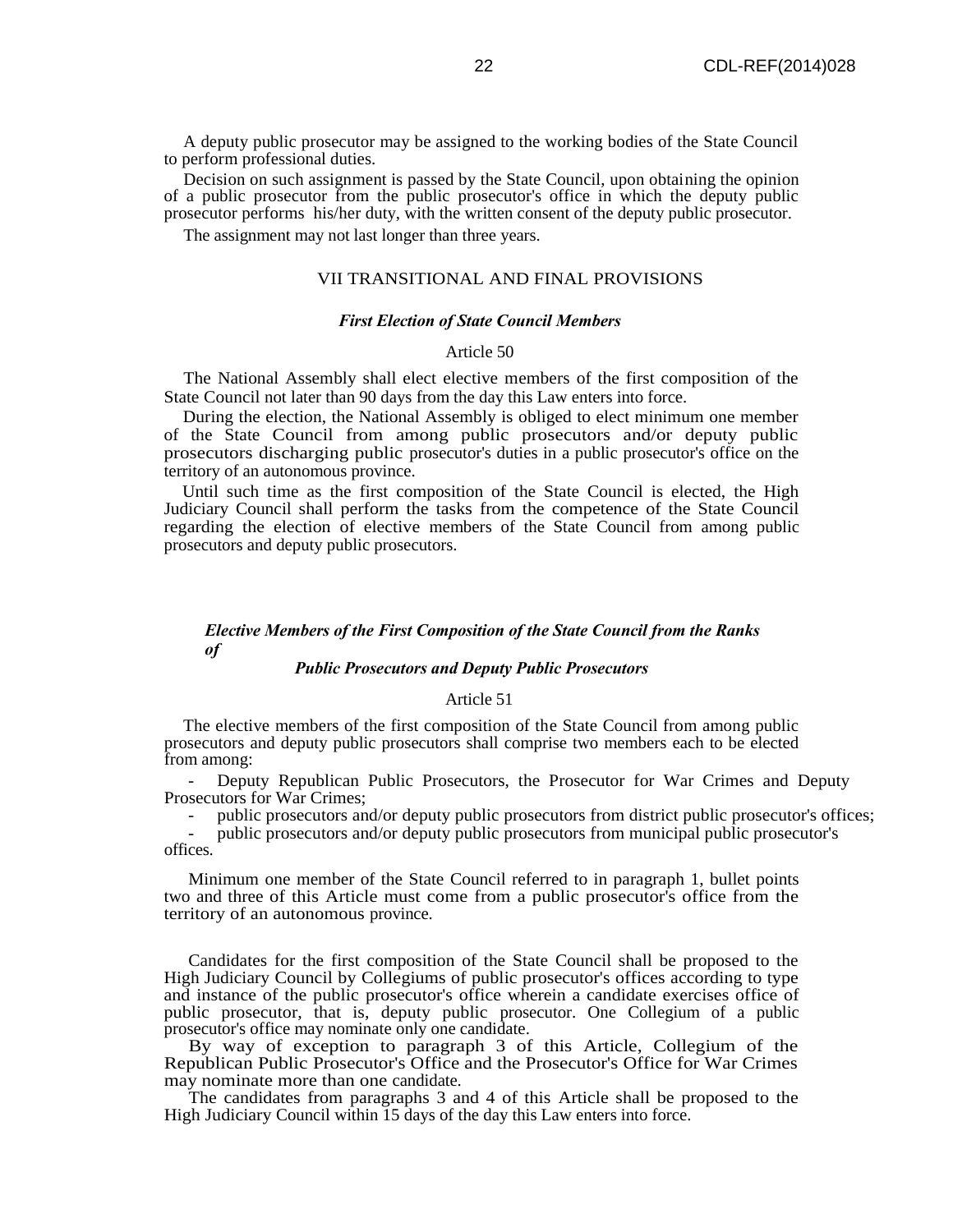The High Judiciary Council shall, within 30 days of the day this Law enters into force, propose to the National Assembly one or several candidates for each elective member of the State Council from among public prosecutors and/or deputy public prosecutors in compliance with the number of public prosecutors and/or deputy public prosecutors according to type and instance of the public prosecutor's offices set forth under paragraph 1 of this Article. When proposing candidates, the High Judiciary Council shall take the proposals referred to in para. 3 and 4 of this Article into account.

The High Judiciary Council shall establish the proposal from paragraph 6 of this Article by majority vote of the narrower composition comprising standing members and invited members-public prosecutors.

Elective members of the first composition of the State Council from among deputy public prosecutors shall be entitled to a basic salary equal to the basic salary of the Republican Public Prosecutor by 1 January 2010.

## *Elective Members of the First Composition of the State Council from among*

## *Attorneys and Faculty of Law professors*

## Article 52

The Bar Association of Serbia and the joint session of all law faculty deans in the Republic of Serbia are obliged to propose to the National Assembly, within 30 days of the day this Law enters into force, one or several candidates for the election of elective members of the first composition of the State Council from among attorneys and/or Faculty of Law professors.

The nomination of candidates referred to in paragraph 1 of this Article shall be conducted by analogous application of this Law.

#### *Constitutive Session of the State Council*

#### Article 53

The constitutive session of the State Council shall be held within seven days from the day of the election of elective members.

The constitutive session is convened and chaired by the Republican Public Prosecutor.

## *Termination of Term of Office of Elective Members of the First State*

## *Council Composition*

## Article 54

Term of office of the elective members of the first composition of the State Council from among public prosecutors and deputy public prosecutors shall end on a date when elective members of the standing composition take up office, and not later than the expiry of the five-year's term of office.

Term of Office of the elective members of the first composition of the State Council from among attorneys and Faculty of Law professors shall end with the expiry of the term of office prescribed by this Law.

Term of Office of the elective members of the first composition of the State Council shall also end in all other cases as prescribed by the provisions of this Law.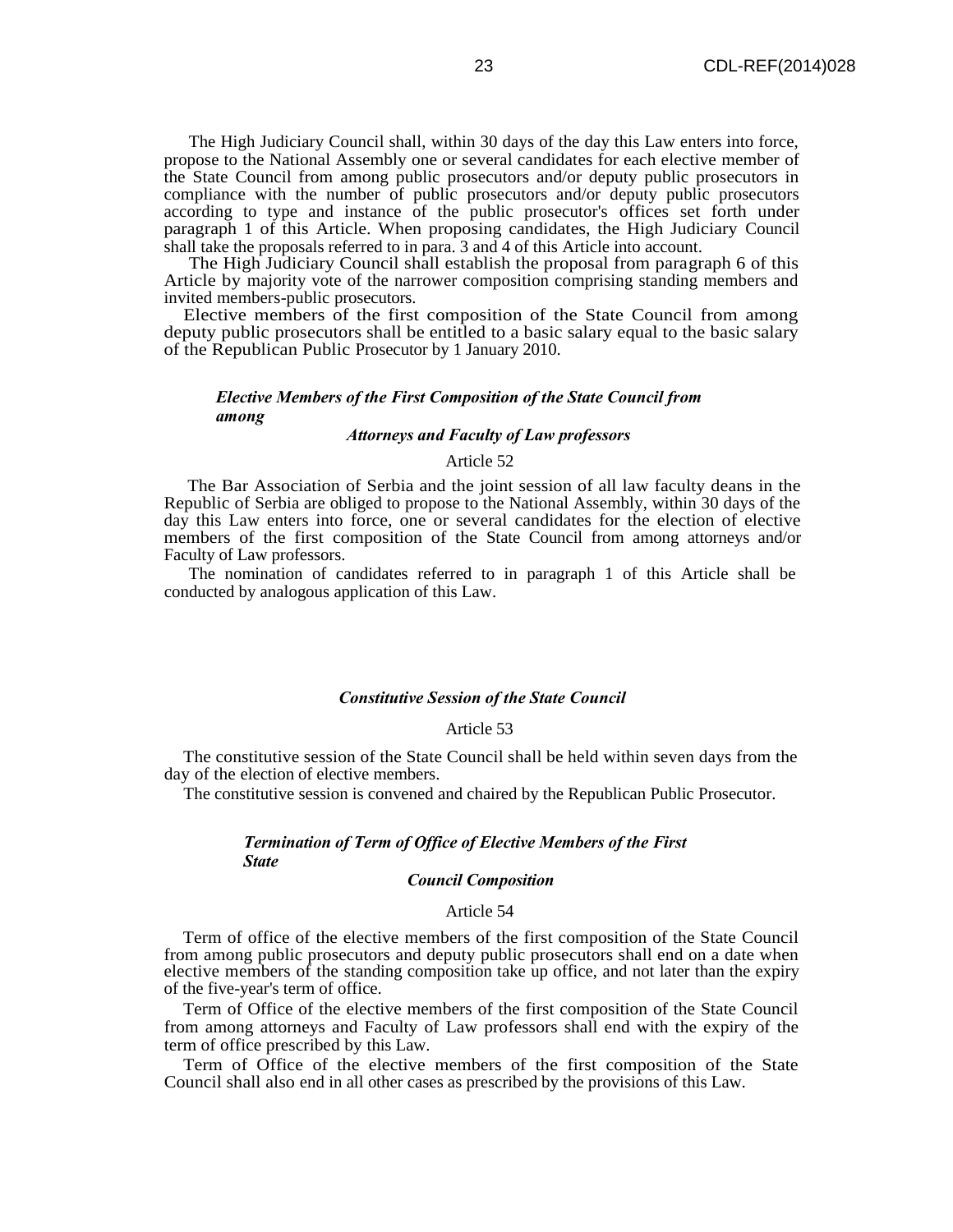#### *Resumption of Office of Public Prosecutors and Deputy Public Prosecutors*

#### *Elective Members of the First State Council Composition*

*-*

#### Article 55

An elective member from among deputy public prosecutors, after the termination of office in the first composition of the State Council, shall be elected to deputy public prosecutor duty in the public prosecutor's office wherefrom s/he was elected member, and/or in the public prosecutor's office that has assumed the jurisdiction of public prosecutor's office wherefrom s/he was elected member.

An elective member from among public prosecutors, after the termination of office in the first composition of the State Council, shall be elected to deputy public prosecutorial office in the same, directly superior public prosecutor's office and/or the public prosecutor's office that has assumed the jurisdiction of the public prosecutor's office wherefrom s/he was elected member.

The standing composition of the State Council shall pass the decisions from paragraphs 1 and 2 of this Article.

## *Time Limit for Conducting the Election Procedure for the Standing Composition of the State Council*

#### Article 56

The procedure for election of members of the standing composition of the State Council from among public prosecutors and deputy public prosecutors shall be carried out within 6 months from the day of the beginning of operation of the public prosecutor's offices set under the Law on Public Prosecution.

#### *Performance of Tasks of the Administrative Office and Taking over of Employees*

#### Article 57

Within 90 days from the day of the establishment, the State Council shall take over from the Ministry competent for the judiciary the rights, obligations, cases and archives required for conducting the affairs assumed, in accordance with the competence specified by this Law.

The State Council shall also take over civil servants and ancillary staff operating within the scope of work assumed.

The manner of assuming cases and the taking over of civil servants and ancillary staff shall be regulated by an act of the Minister competent for the judiciary.

Until the vacancies provided for by the act on internal organization and job classification in the Administrative Office are filled in, certain professional and administrative task for the needs of the State Council may be performed by the Ministry competent for the judiciary, in accordance with the act of the State Council.

## **Bylaws**

#### Article 58

Bylaws provided for by this Law shall be passed within 90 days from the day of the establishment of the State Council.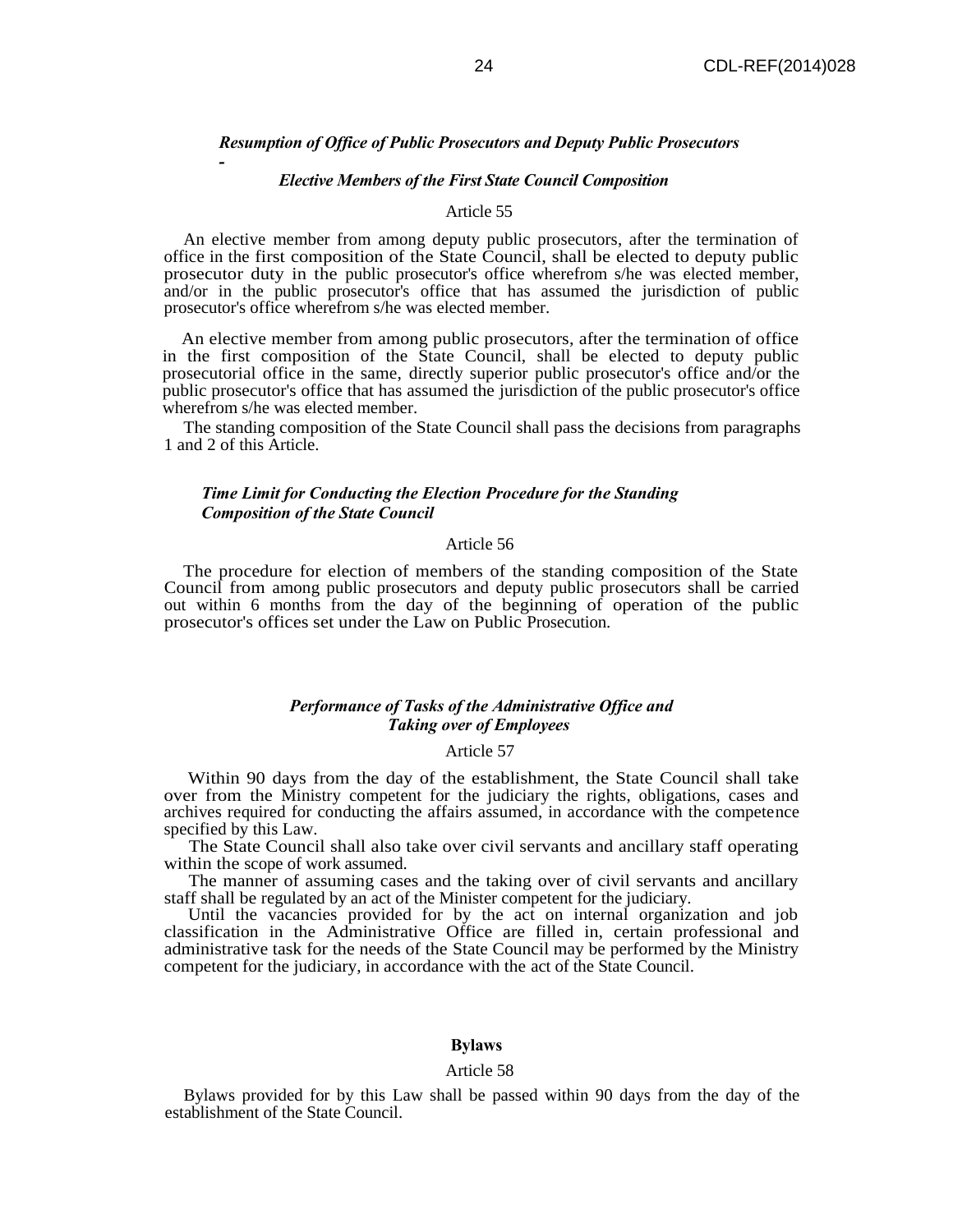Until such acts referred to in paragraph 1 of this Article are passed, general acts of the High Judiciary Council shall apply unless they are contrary to this Law.

#### *Assumption of Competences of the High Judiciary Council*

#### Article 59

On the day of the establishment , the State Council shall assume competences of the High Judiciary Council set under the Law on Public Prosecution ("Official Gazette of the Republic of Serbia", Nos. 63/01, 42/02, 39/03, 44/04, 51/04, 46/06 and 106/06).

## *Termination of Force of the Law on High Judiciary Council*

#### Article 60

Law on High Judiciary Council shall cease to be in force on the day of the constitution of the State Council ("Official Gazette of the Republic of Serbia", Nos. 63/01, 42/02, 39/03, 41/03 -correction, 44/04 and 61/05), in the part referring to public prosecutors and deputy public prosecutors.

## *Entry into Force of the Law*

## Article 61

This Law shall enter into force on the eighth day as of the day of publishing in the "Official Gazette of the Republic of Serbia".

## **Independent Articles of the Law on Amendments and Additions to the Law on the State**

## **Prosecutorial Council**

("Official Gazette of the Republic of Serbia", No. 101/ 2010)

#### Article 7

The election procedure for the Permanent Composition of the State Prosecutorial Council from the rank of public prosecutors and deputy public prosecutors shall be performed within 60 days from the entering into force of this Law.

#### Article 8

This Law shall enter into force the next day upon its publication in the "Official Gazette of the Republic of Serbia".

*Independent Articles of the Law on Amendments and Additions to the Law on the State* 

## *Prosecutorial Council*

("Official Gazette of the Republic of Serbia", No. 88/ 2011)